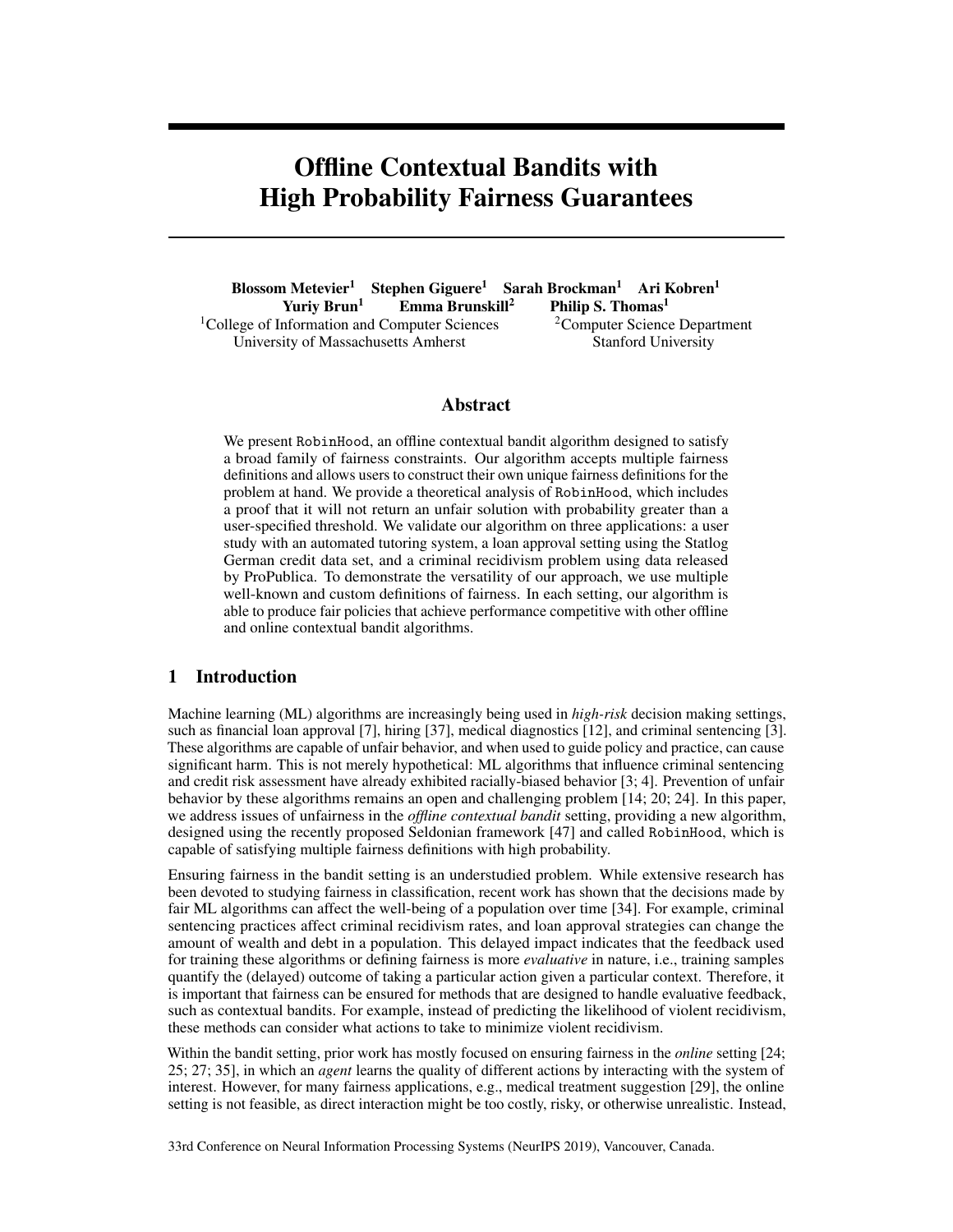these problems can be framed in the *offline* bandit setting, where a finite amount of data is collected from the system over time and then used by the agent to construct a fair solution.

Issues of ensuring fairness in the offline contextual bandit setting are similar to those in other ML settings. For instance, contextual bandit algorithms need to manage the trade-off between performance optimization and fairness. Ideally, these algorithms should also be capable of handling a large set of user-defined fairness criteria, as no single definition of fairness is appropriate for all problems [16]. Importantly, when it is not possible to return a fair solution, i.e., when fairness criteria are in conflict, or when too little data is present, the algorithm should indicate this to the user. We allow our algorithm, RobinHood, to return *No Solution Found* (NSF) in cases like this, and show that if a fair solution *does* exist, the probability RobinHood returns NSF goes to zero as the amount of available data increases.

In summary, we present the first Seldonian algorithm for contextual bandits. Our contributions are: 1) we provide an offline contextual bandit algorithm, called RobinHood, that allows users to mathematically specify their own notions of fairness, including combinations of fairness definitions already proposed by the ML community, and novel ones that may be unique to the application of interest; 2) we prove that RobinHood is (quasi-)Seldonian: that it is guaranteed to satisfy the fairness constraints defined by the user with high probability, 3) we prove that if a fair solution exists, as more data is provided to RobinHood, the probability it returns NSF goes to zero; and 4) we evaluate RobinHood on three applications: a tutoring system in which we conduct a user study and consider multiple, unique fairness definitions, a loan approval setting in which well-known fairness definitions are applied, and criminal recidivism. Our work complements fairness literature for classification (e.g., [1; 8; 14; 50]), contextual bandits (e.g., [24; 25; 35; 14; 27; 22]), and reinforcement learning (e.g., [40; 49]), as described in Section 7.

## 2 Contextual Bandits and Offline Learning

This section defines a contextual bandit, or *agent*, which iteratively interacts with a system. At each iteration  $\iota \in \{1, 2, \ldots\}$ , the agent is given a context, represented as a random variable  $X_{\iota} \in \mathbb{R}^{\nu}$  for some  $\nu$ . We assume that the contexts during different iterations are *independent and identically distributed* (i.i.d.) samples from some distribution,  $d_X$ . Let  $A$  be the finite set of possible actions that the agent can select. The agent's *policy*,  $\pi : \mathbb{R}^{\nu} \times A \to [0, 1]$  characterizes how the agent selects actions given the current context:  $\pi(x, a) = \Pr(A_t = a | X_t = x)$ . Once the agent has chosen an action,  $A_t$ , based on context  $X_t$ , it receives a stochastic real-valued reward,  $R_t$ . We assume that the conditional distribution of  $R_t$  given  $X_t$  and  $A_t$  is given by  $d_R$ , i.e.,  $R_t \sim d_R(X_t, A_t, \cdot)$ . The agent's goal is to choose actions so as to maximize the expected reward it receives.

For concreteness, we use a loan approval problem as our running example. For each loan applicant (iteration  $\iota$ ), a single action, i.e., whether or not the applicant should be given a loan, is chosen. The resulting reward is a binary value: 1 if the loan is repaid and  $-1$  otherwise. The agent's goal using this reward function is to maximize the expected number of loan repayments.

This paper focuses on enforcing fairness in the offline setting, where the agent only has access to a finite amount of *logged* data, *D*, collected from one or more different policies. Policies used to collect logged data are known as *behavior* policies. For simplicity of notation, we consider a single behavior policy,  $\pi_b$ . *D* consists of the observed contexts, actions, and rewards:  $D = \{(X_t, A_t, R_t)\}_{t=1}^m$ , where *m* is the number of iterations for which *D* was collected, and where  $A_i \sim \pi_b(X_i, \cdot)$ .

The goal in the offline setting is to find a policy,  $\pi'$ , which maximizes  $r(\pi') := \mathbf{E}[R_{\iota}|A_{\iota} \sim \pi'(X_{\iota}, \cdot)]$ using samples from *D* only. Algorithms that solve this problem are called offline (or batch) contextual bandit algorithms. At the core of many offline contextual bandit algorithms is an *off-policy estimator*,  $\hat{r}$ , which takes as inputs *D* and a policy to be evaluated,  $\pi_e$ , in order to produce an estimate,  $\hat{r}(\pi_e, D)$ , of  $r(\pi_e)$ . We call  $\hat{r}(\pi_e, D)$  the off-policy reward of  $\pi_e$ .

# 3 Problem Statement

Following the Seldonian framework for designing ML algorithms [47], our goal is to develop a fair offline contextual bandit algorithm that satisfies three conditions: 1) the algorithm accepts multiple user-defined fairness definitions, 2) the algorithm guarantees that the probability it returns a policy that violates each definition of fairness is bounded by a user-specified constant, and 3) if a fair solution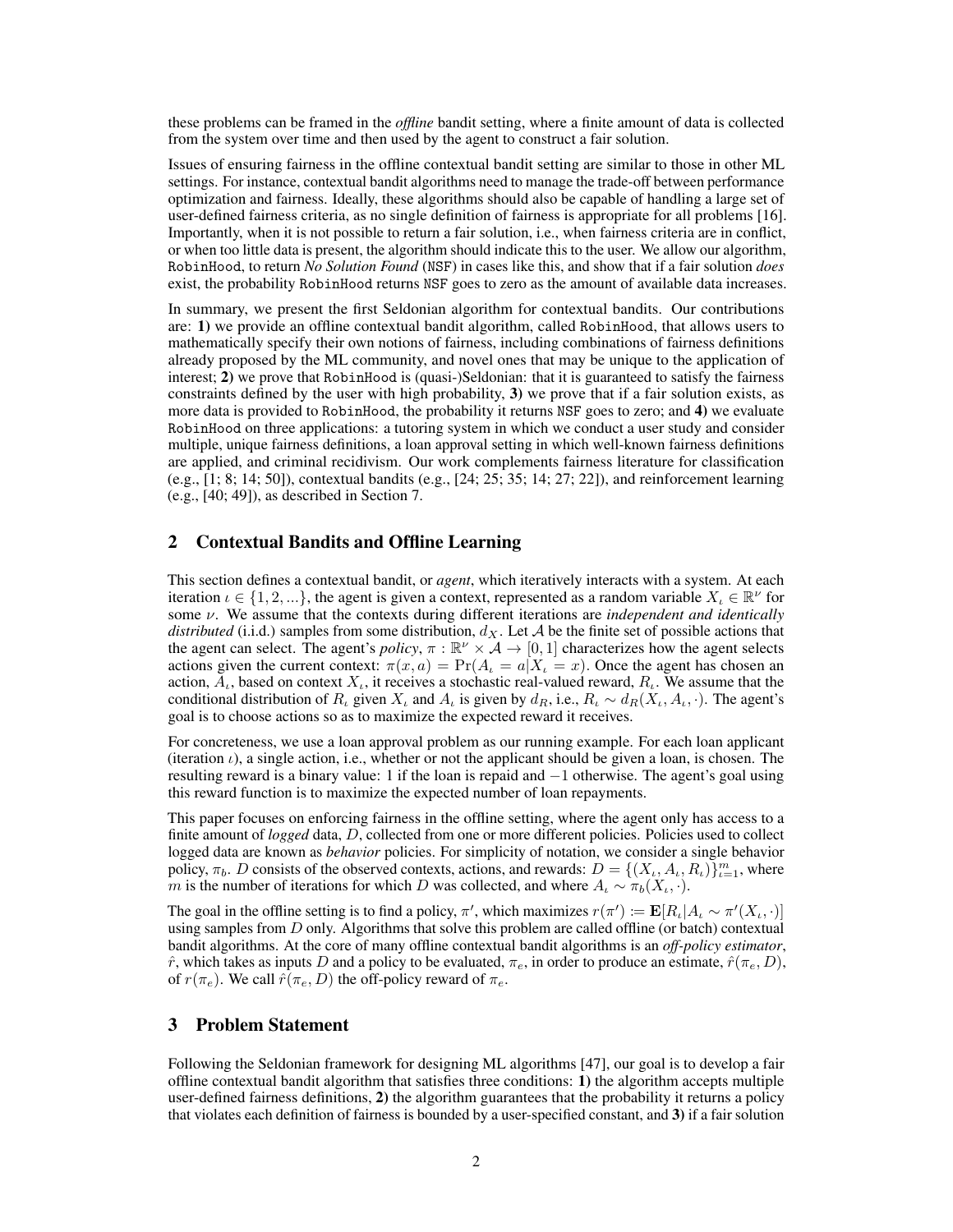exists, the probability that it returns a fair solution (other than NSF) converges to one as the amount of training data goes to infinity. The first condition is crucial because no single definition of fairness is appropriate for all problems [16]. The second condition is equally important because it allows the user to specify the necessary confidence level(s) for the application at hand. However, if an algorithm only satisfies the first two conditions, this does not mean it is qualitatively helpful. For example, we can construct an algorithm that always returns NSF instead of an actual solution—this technically satisfies 1) and 2), but is effectively useless. Ideally, if a fair solutions exists, a fair algorithm should be able to (given enough data) eventually find and return it. We call this property *consistency* and show in Section 5 that RobinHood is consistent.

Since condition 1) allows users to specify their own notions of fairness, the set of fair policies is not known *a priori*. Therefore, the algorithm must reason about the fairness of policies using the available data. We consider a policy to be either fair or unfair with respect to condition 2). For example, we may say that a lending policy is fair if for all pairs of applicants who are identical in every way except race, the policy takes the same action, i.e., approving or denying the loan for both. This criterion is known as causal discrimination (with respect to race) [17; 30]. Then, a policy that adheres to this definition is fair, and a policy that violates this definition is unfair. The algorithm that produces a policy from data must ensure that, with high probability, it will produce a policy that is fair. Note that the setting in which each *action* is fair or unfair can be captured by this approach by defining a policy to be fair if and only if the probability it produces unfair actions is bounded by a small constant.

Formally, assume that policies are parameterized by a vector  $\theta \in \mathbb{R}^l$ , so that  $\pi(X_\iota, \cdot, \theta)$  is the conditional distribution over action  $A_\iota$  given  $X_\iota$  for all  $\theta \in \mathbb{R}^l$ . Let  $\mathcal D$  be the set of all possible logged data sets and *D* be the logged data (a random variable, and the only source of randomness in the subsequent equations). Let  $a : \mathcal{D} \to \mathbb{R}^l$  be an offline contextual bandit algorithm, which takes as input logged data and produces as output the parameters for a new policy.

Let  $g_i : \mathbb{R}^l \to \mathbb{R}$  be a user-supplied function, called a *constraint objective*, that measures the fairness of a policy. We adopt the convention that if  $g_i(\theta) \leq 0$  then the policy with parameters  $\theta$  is fair, and if  $q_i(\theta) > 0$  then the policy with parameters  $\theta$  is unfair. Our goal is to create a contextual bandit algorithm that enforces  $k$  behavioral constraints, where the  $i<sup>th</sup>$  constraint has the form:

$$
\Pr\left(g_i(a(D)) \le 0\right) \ge 1 - \delta_i,\tag{1}
$$

where  $\delta_i \in [0, 1]$  is the required confidence level for the *i*<sup>th</sup> constraint. Together, the constraint objective  $q_i$  and the confidence level  $\delta_i$  constitute a *behavioral constraint*. Any algorithm that satisfies (1) is called *Seldonian*, or *quasi-Seldonian* if it relies on reasonable but false assumptions, such as appeals to the central limit theorem [47].

Some constraints might be impossible to enforce if, for example, the user provides conflicting constraints [28], or if  $\delta_i$  cannot be established given the amount of data available. Algorithms that provide high-probability guarantees are often very conservative [26]; if only a small amount of data is available, it may be impossible for the algorithm to produce a policy that satisfies all behavioral constraints with sufficiently high confidence. In such cases, RobinHood returns NSF to indicate that it is unable to find a fair solution. When this occurs, the user has control over what to do next. For some domains, deploying a known fair policy may be appropriate; for others, it might be more appropriate to issue a warning and deploy no policy. We define  $g_i(NSF)=0$ , so that NSF is always fair.

Notice that the creation of an algorithm that satisfies each of the three desired conditions is difficult. Condition 1) is difficult to enforce because the user must be provided with an interface that allows them to specify their desired definition of fairness without requiring the user to know the underlying data distribution. Condition 2) is difficult to achieve because of the problem of multiple comparisons testing *b* solutions to see if they are fair equates to performing *b* hypothesis tests, which necessitates measures for avoiding the problems associated with running multiple hypothesis tests using a single data set. Condition 3) is particularly difficult to achieve in conjunction with the second condition the algorithm must carefully trade-off the maximizing expected reward with predictions about the outcomes of future hypothesis tests when picking the candidate solution that it considers returning.

#### 4 RobinHood Algorithm

This section presents RobinHood, our fair bandit algorithm. At a high level, RobinHood allows users to specify their own notions of (un)fairness based on statistics related to the performance of a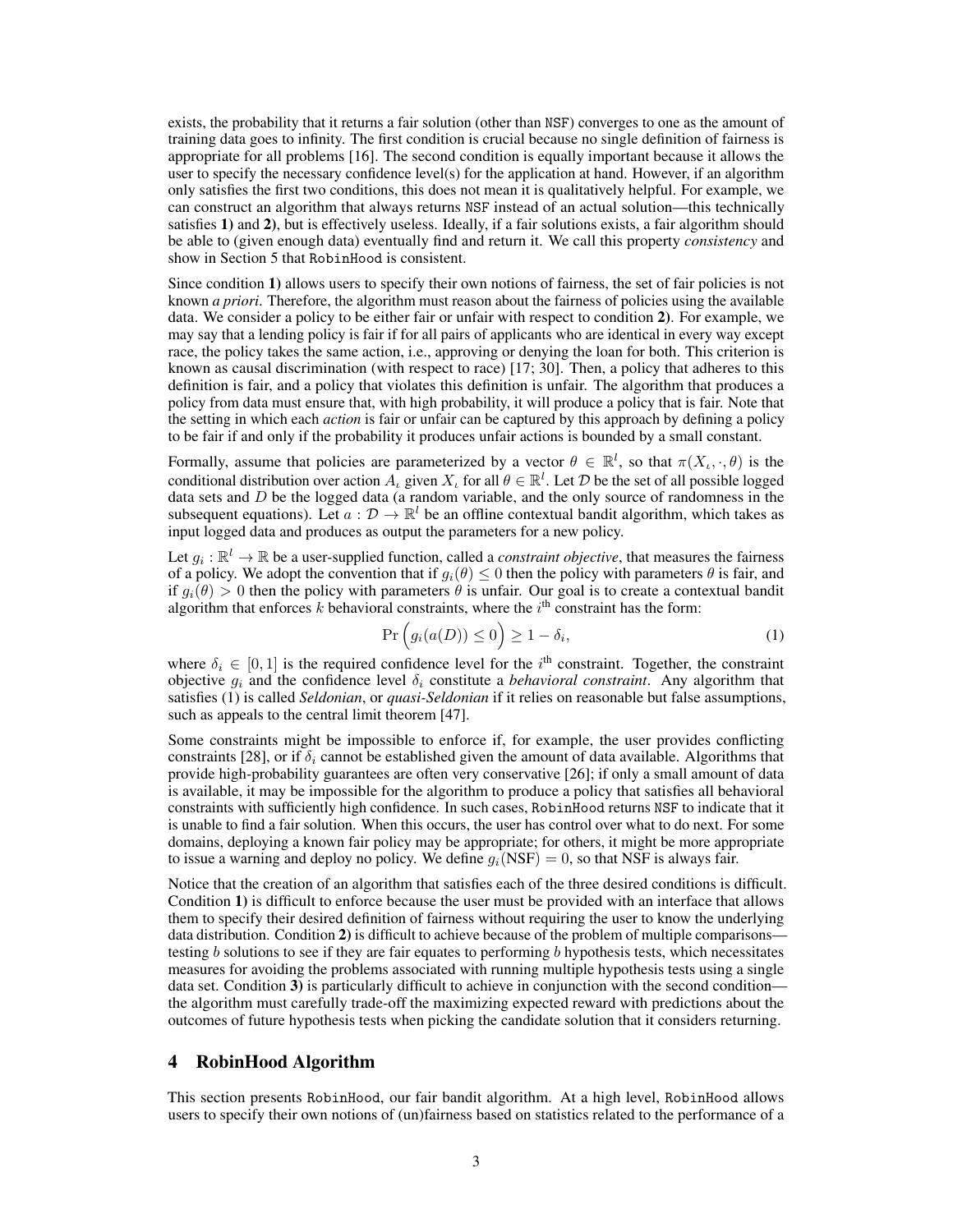potential solution. It then uses concentration inequalities [36] to calculate high-probability bounds on these statistics. If these bounds satisfy the user's fairness criteria, then the solution is returned.

Constructing Constraint Objectives. Users can specify their desired fairness definitions with constraint objectives,  $\{g_i\}_{i=1}^k$ , that accept a parameterized policy  $\theta$  as input and produce a real-valued measurement of fairness. For simplicity of notation, we remove the subscript *i* and discuss the construction of an arbitrary constraint objective, *g*. In our loan approval example, we might define  $q(\theta) = \text{CDR}(\theta) - \epsilon$ , where CDR( $\theta$ ) indicates the causal discrimination rate of  $\theta$ . However, computing *g* for this example requires knowledge of the underlying data distribution, which is typically unknown. In practice, each *g* might depend on distributions that are unavailable, so it is unreasonable to assume that the user can compute  $g(\theta)$  for an arbitrary g.

Instead of explicitly requiring  $g(\theta)$ , we could instead assume that the user is able to provide unbiased estimators for *g*. However, this is also limiting because it may be difficult to obtain unbiased estimators for certain constraint objectives, e.g., unbiased estimators of the standard deviation of a random variable can be challenging (or impossible) to construct. Importantly, our algorithm does *not* explicitly require an unbiased estimate of  $g(\theta)$ . Instead, it computes high-probability upper bounds for  $g(\theta)$ . Even if the random variable of interest does not permit unbiased estimators, if it is a function of random variables for which unbiased estimators exist, then valid upper bounds can be computed.

With this in mind, we propose a general interface in which the user can define *g* by combining *d* real-valued *base variables*,  $\{z_j\}_{j=1}^d$ , using addition, subtraction, division, multiplication, absolute value, maximum, inverse, and negation operators. Base variables may also be multiplied and added to constants. Instead of specifying the base variable  $z_j(\theta)$  explicitly, we assume the user is able to provide an unbiased estimator,  $\hat{z}_j$ , of each base variable:  $z_j(\theta) := \mathbf{E}[\text{Average}(\hat{z}_j(\theta, D))]$ . That is, each function  $\hat{z}_j$  takes a parameterized policy  $\theta$  and a data set *D* and returns an arbitrary number of i.i.d. outputs,  $\hat{z}_j(\theta, D)$ . In the definition of  $z_j$ , the average of the outputs is taken so  $z_j(\theta)$  is a scalar.

A base variable estimator  $\hat{z}_j$  for our loan approval example could be defined as an integer indicating whether or not causal discrimination is satisfied for applicable data points in *D*. To do this,  $\hat{z}(\theta, D)$ should produce 1 if for points *h* and *f* that differ only by race,  $\theta$  chooses the same action, and 0 otherwise. Defining  $\hat{z}$  in this way gives us an unbiased estimate of the CDR. We could then define  $g(\theta) = z(\theta) - \epsilon$ , requiring the CDR to be within some value  $\epsilon$ , with probability at least  $1 - \delta$ .

There may be some base variables that the user wants to use when defining fairness that do not have unbiased estimators, e.g., standard deviation. To handle these cases, we also allow the user to use base variables for which they can provide high-probability upper and lower bounds on  $z(\theta)$  given any  $\theta$ and data *D*. As an example, in Appendix G we show how the user can define a base variable to be the largest possible expected reward for any policy with parameters  $\theta$  in some set  $\Theta$ , i.e.,  $\max_{\theta \in \Theta} r(\theta)$ .

In summary, users can define constraint objectives that capture their desired definitions of fairness. Constraint objectives are mathematical expressions containing operators (including summation, division, and absolute value) and base variables (any variable, including constants, for which highconfidence upper and lower bounds can be computed). In Section 6, we construct constraint objectives for different fairness definitions and find solutions that are fair with respect to these definitions. In Appendix A, we provide more examples of how to construct constraint objectives for other common fairness definitions used in the ML community.

Pseudocode. RobinHood (Algorithm 1) has three steps. In the first step, it partitions the training data into the candidate selection set *D<sup>c</sup>* and the safety set *Ds*. In the second step, called *candidate selection*, RobinHood uses  $D_c$  to construct a candidate policy,  $\theta_c \in \Theta$ , that is likely to satisfy the third step, called the *safety test*, which ensures that the behavioral constraints hold. Algorithm 1 presents the RobinHood pseudocode. Because the candidate selection step is constructed with the safety step in mind, we first discuss the safety test, followed by candidate selection. Finally, we summarize the helper methods used during the candidate selection and safety test steps.

The safety test (lines 3–4) applies concentration inequalities using  $D_s$  to produce a high-probability upper bound,  $U_i := U_i(\theta_c, D_s)$ , on  $g_i(\theta_c)$ , the value of the candidate solution found in the candidate selection step. More concretely,  $U_i$  satisfies  $Pr(g_i(\theta_c) \leq U_i) \geq 1 - \delta_i$ . If  $U_i \leq 0$ , then  $\theta_c$  passes the safety check and is returned. Otherwise, RobinHood returns NSF.

The goal of the candidate selection step (line 2) is to find a solution,  $\theta_c$ , that maximizes expected reward and is likely to pass the safety test. Specifically,  $\theta_c$  is found by maximizing the output of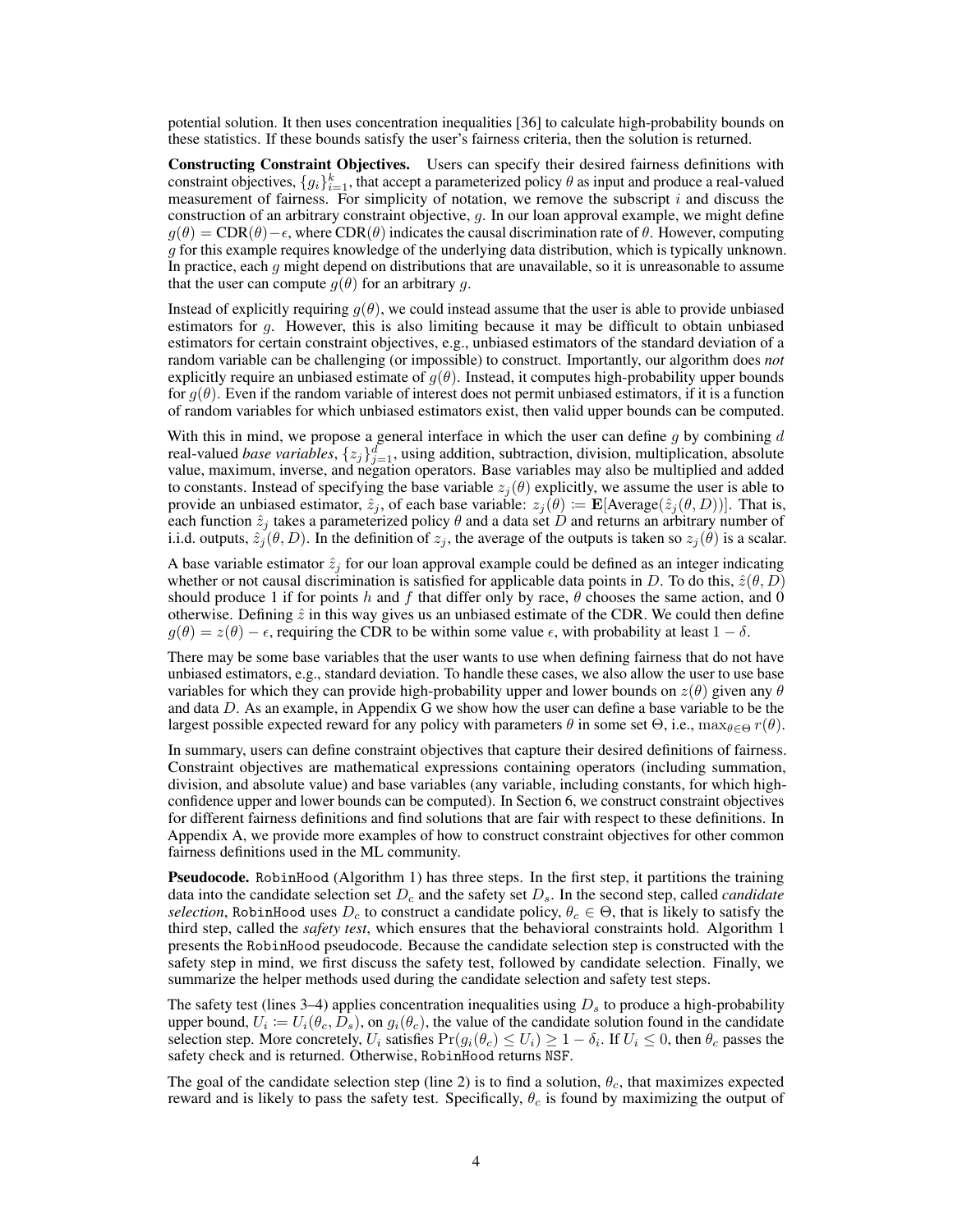$\Delta$ **lgorithm 1** RobinHood ( $D, \Delta = \{\delta_i\}_{i=1}^k, \hat{Z}\{\hat{z}_j^i\}_{j=1}^d, \mathcal{E} = \{E_i\}_{i=1}^k\}$ 

1:  $D_c$ ,  $D_s$  = partition(*D*) 2:  $\theta_c = \arg \max_{\theta \in \Theta}$  CandidateUtility $(\theta, D_c, \Delta, \hat{Z}, \mathcal{E})$  .  $\triangleright$  Candidate Selection  $\mathcal{B}:\left[U_1,\ldots,U_k\right]=\text{ComputeUpperBounds}(\theta_c,D_s,\Delta,\mathcal{E},\text{inflateBounds}=\text{False})\quad \triangleright \text{Safety Test}$ 4: if  $U_i \leq 0$  for all  $i \in \{1, ..., k\}$  then return  $\theta_c$  else return NSF

Algorithm 2 CandidateUtility( $\theta$ ,  $D_c$ ,  $\Delta$ ,  $\hat{Z}$ ,  $\hat{Z}$ )

 $[1: [\hat{U}_1, ..., \hat{U}_k] =$ ComputeUpperBounds $(\theta, D_c, \Delta, \hat{Z}, \mathcal{E}, \text{inflateBounds}$ True) 2:  $r_{\min} = \min_{\theta' \in \Theta} \hat{r}(\theta', D_c)$ 

3: if  $\hat{U}_i \le -\xi$  for all  $i \in \{1, ..., k\}$  then return  $\hat{r}(\theta, D_c)$  else return  $r_{\min} - \sum_{i=1}^k \hat{V}_i$  $\sum_{i=1}^{n} \max\{0, \hat{U}_i\}$ 

Algorithm 2, which uses  $D_c$  to compute an estimate,  $\hat{U}_i$ , of  $U_i$ . The same concentration inequality used to compute  $U_i$  in the safety test is also used to compute  $U_i$ , e.g., Hoeffding's inequality is used to compute  $U_i$  and  $\hat{U}_i$ . Multiple comparisons are performed on a single data set  $(D_c)$  during the search for a solution. This leads to the candidate selection step over-estimating its confidence that the solution it picks will pass the safety test. In order to remedy this issue, we inflate the width of the confidence intervals used to compute  $\hat{U}_i$  (this is indicated by the Boolean inflateBounds in the pseudocode). Another distinction between the candidate selection step and the safety test is that, in Algorithm 2, we check whether  $\hat{U}_i \le -\xi$  for some small constant  $\xi$  instead of 0. This technical assumption is required to ensure the consistency of RobinHood, and is discussed in Appendix E.

We define the input  $\mathcal{E} = \{E_i\}_{i=1}^k$  in the pseudocode to be analytic expressions representing the constraint objectives  ${g_i}_{i=1}^k$ . For example, if we had the constraint objective  $g(\theta) = z_1(\theta) \times z_2(\theta) +$  $z_3(\theta) - \epsilon$ , then  $E = E_1 \times E_2 + E_3 - \epsilon$ , where  $E_1 = z_1(\theta)$ ,  $E_2 = z_2(\theta)$ , and  $E_3 = z_3(\theta)$ . Each expression  $E_i$  is used in ComputeUpperBounds (Algorithm 3) and related helper functions, the pseudocode for which is located in Appendix B. At a high level, these helper functions recurse through sub-expressions of each  $E_i$  until a base variable is encountered. Once this occurs, real-valued upper and lower  $(1 - \delta_i)$ -confidence bounds on the base variable's estimators are computed and subsequently propagated through  $E_i$ . Using our example from earlier, bounds for  $E_{1,2} = E_1 \times E_2$ would first be computed, followed by bounds for  $E_{1,2} + E_3$ .

#### 5 Theoretical Analyses

This section proves that given reasonable assumptions about the constraint objectives,  $\{g_i(\theta)_{i=1}^k\}$ , and their sample estimates,  $\{Average(\hat{g}_i(\theta, D))\}_{i=1}^k$ , 1) RobinHood is guaranteed to satisfy the behavioral constraints and 2) RobinHood is consistent.

To prove that RobinHood is Seldonian [47]: it is guaranteed to satisfy the behavioral constraints, i.e., that RobinHood returns a fair solution with high probability, we show that the safety test only returns a solution if the behavioral constraints are guaranteed to be satisfied. This follows from the use of concentration inequalities and transformations to convert bounds on the base variables,  $z_i(\theta_c)$ , into a high-confidence upper bound,  $U_i$ , on  $g_i(\theta_c)$ . We therefore begin by showing (in Appendix C) that the upper bounds computed by the helper functions in Appendix B satisfy  $Pr(q_i(\theta) > U_i) \leq \delta_i$  for all constraint objectives. Next, we show that the behavioral constraints are satisfied by RobinHood. We denote RobinHood as *a*(*D*), a batch contextual bandit algorithm dependent on data *D*.

**Theorem 1** (Fairness Guarantee). Let  $\{g_i\}_{i=0}^n$  be a sequence of behavioral constraints, where  $g_i : \Theta \to \mathbb{R}$ , and let  $\{\delta_i\}_{i=0}^n$  be a corresponding sequence of confidence thresholds, where  $\delta_i \in [0,1]$ . *Then, for all i*,  $Pr(g_i(a(D)) > 0) \leq \delta_i$ . **Proof.** See Appendix D.

We define an algorithm to be consistent if, when a fair solution exists, the probability that the algorithm returns a solution other than NSF converges to 1 as the amount of training data goes to infinity. We state this more formally in Theorem 2.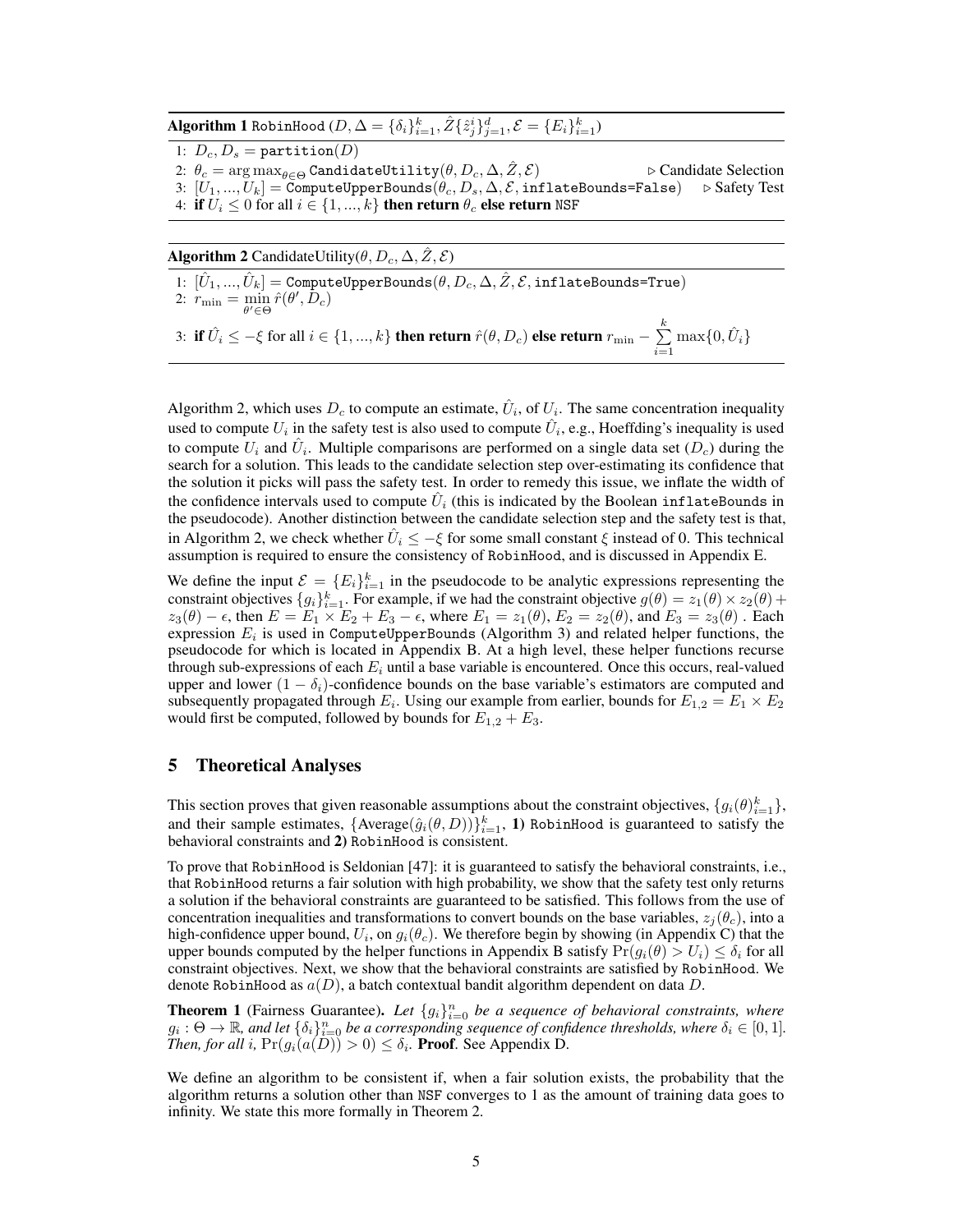Theorem 2 (Consistency). *If Assumptions 1 through 5 (specified in Appendix E) hold, then*  $\lim_{n\to\infty}$  Pr( $a(D) \neq$  *NSF,*  $g(a(D)) \leq 0$ ) = 1. **Proof.** See Appendix E.

In order to prove Theorem 2, we first define the set  $\Theta$ , which contains all unfair solutions. At a high level, we show that the probability that  $\theta_c$  satisfies  $\theta_c \notin \Theta$  converges to one as  $n \to \infty$ . To establish this, we 1) establish the convergence of the confidence intervals for the base variables, 2) establish the convergence of the candidate objective for all solutions, and 3) establish the convergence of the probability that  $\theta_c \notin \Theta$ . Once we have this property about  $\theta_c$ , we establish that the probability of the safety test returning NSF converges to zero as  $n \to \infty$ .

In order to build up the properties discussed above, we make a few mild assumptions, which we summarize here. To establish 1), we assume that the confidence intervals on the base variables converge almost surely to the true base variable values for all solutions. Hoeffding's inequality and Student's *t*-test are examples of concentration inequalities that provide this property. We also assume that the user-provided analytic expressions,  $\mathcal{E}$ , are continuous functions of the base variables. With the exception of division, all operators discussed in Section 4 satisfy this assumption. In fact, this assumption is still satisfied for division when positive base variables are used in the denominator. To establish 2) and 3), we assume that the sample off-policy estimator,  $\hat{r}$ , converges almost surely to *r*, the actual expected reward. This is satisfied by most off-policy estimators [46]. We also make particularly weak smoothness assumptions about the output of Algorithm 2, which only requires the output of Algorithm 2 to be smooth across a countable partition of  $\Theta$ . Lastly, we assume that at least one fair solution exists and that this solution is not on the fair-unfair boundary.

Note that consistency does not provide bounds on the amount of data necessary for the return of a fair solution. Although a high-probability bound on how much data our algorithm requires to return a solution other than NSF would provide theoretical insights into the behavior of our algorithm, our focus is on ensuring that our algorithm can return solutions other than NSF using practical amounts of data on real problems. Hence, in the following section we conduct experiments with real data (including data that we collected from a user study).

## 6 Empirical Evaluation

We apply RobinHood to three real-world applications: tutoring systems, loan approval, and criminal recidivism. Our evaluation focuses on the three research questions. 1) When do solutions returned by RobinHood obtain performance comparable to those returned by state-of-the-art methods? 2) How often does RobinHood return an unfair solution, as compared to state-of-the-art methods? 3) In practice, how often does RobinHood return a solution besides NSF?

#### 6.1 Experimental Methodology and Application Domains

To the best of our knowledge, no other fair contextual bandit algorithms have been proposed in the offline setting. We therefore compare to two standard offline methods: POEM [44] and Offset Tree [6]. In Appendix F, we also compare to Rawlsian Fairness, a fair *online* contextual bandit framework [23]. Existing offline bandit algorithms are not designed to adhere to multiple, userdefined fairness constraints. One seemingly straightforward fix to this is to create an algorithm that uses all of the data,  $D$ , to search for a solution,  $\theta$ , that maximizes the expected reward (using a standard approach), but with the additional constraint that an estimate,  $\hat{g}(\theta, D)$ , of how unfair  $\theta$  is, is at most zero. That is, this method enforces the constraint  $\hat{g}(\theta, D) \leq 0$  without concern for how well this constraint generalizes to future data. We construct this method, called NaïveFairBandit, as a baseline for comparison. In RobinHood and NaïveFairBandit, we use Student's *t*-test to calculate upper and lower confidence bounds on base variables for a particular  $\theta$ .

Note that Algorithm 1 relies on the optimization algorithm (and implicitly, the feasible set) chosen by the user to find candidate solutions. If the user chooses an optimization algorithm incapable of finding fair solutions, e.g., they choose a gradient method when the fairness constraints defined make it difficult or impossible for it to find a solution, then RobinHood will return NSF. We chose CMA-ES [19] as our optimization method. Further implementation details, including pseudocode for NaïveFairBandit, can be found in Appendix F.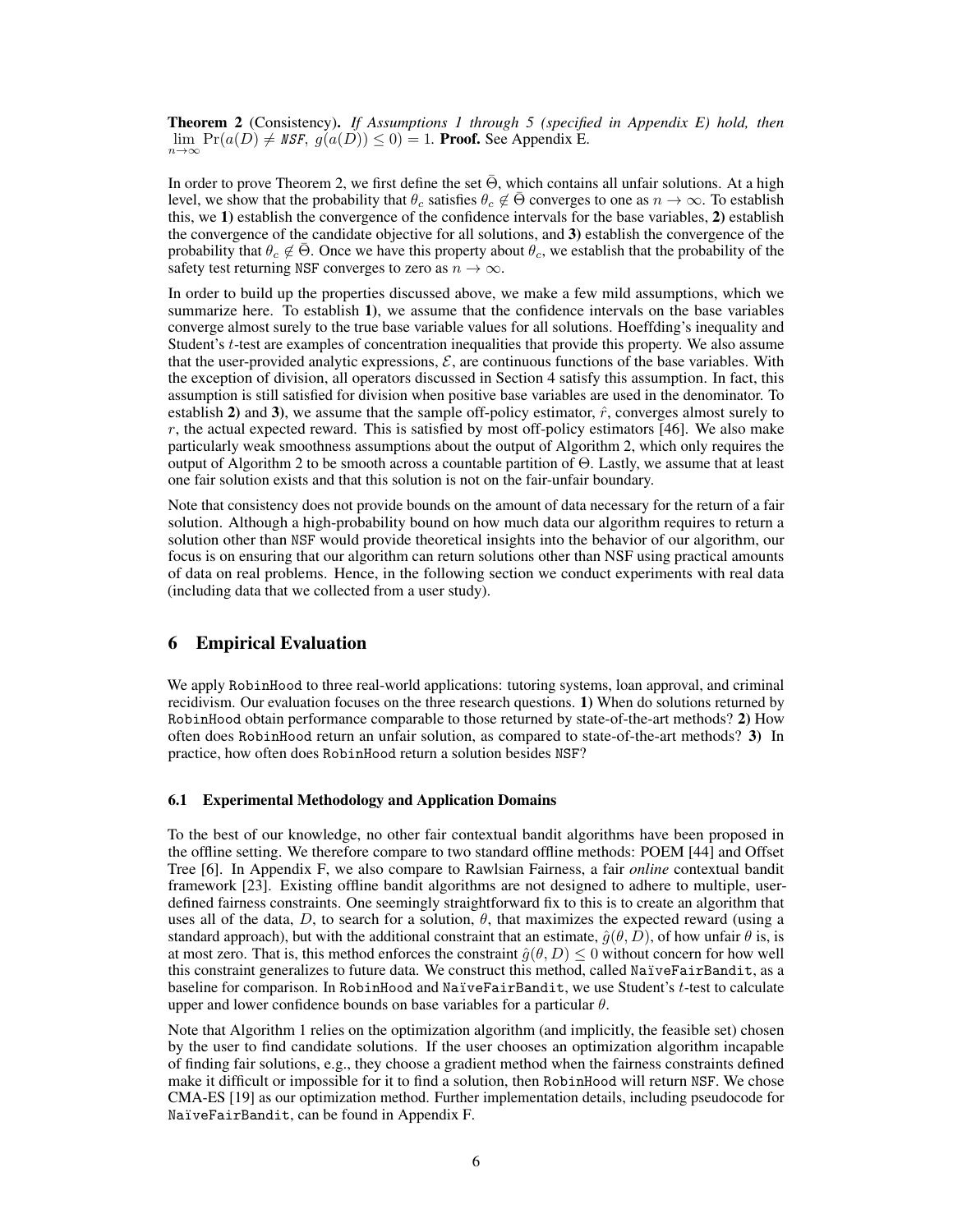Tutoring Systems. Our first set of experiments is motivated by *intelligent tutoring systems* (ITSs), which aim to teach a specific topic by providing personalized and interactive instruction based on a student's skill level [38]. Such adaptations could have unwanted consequences, including inequity with respect to different student populations [13]. We conduct our experiments in the *multi-armed bandit* setting—a special case of the contextual bandit setting in which context is the same for every iteration. To support these experiments, we collected user data from the crowdsourcing marketplace Amazon Mechanical Turk. In our data collection, users were presented with one of two different versions of a tutorial followed by a ten-question assessment. Data including gender, assessment score, and tutorial type was collected during the study. Let  $R_t$  be the assessment score achieved by user  $\iota$ and  $S_i \in \{f, m\}$  represent the gender of user  $i$ . (Due to lack of data for users identifying their gender as "other," we restricted our analysis to male- and female-identifying users.) *D* was collected using a uniform-random behavior policy. Further details are provided in Appendix F.

To demonstrate the ability of our algorithm to satisfy multiple and novel fairness criteria, we develop two behavioral constraints for these experiments:  $g_f(\theta) := |F|^{-1} \sum_{\iota=0}^{|D|} R_{\iota} \mathbb{I}(\mathbf{f}) - \mathbf{E}[R|\mathbf{f}] - \epsilon_f$  and  $g_m(\theta) := |M|^{-1} \sum_{\iota=0}^{|D|} R_{\iota} \mathbb{I}(\mathfrak{m}) - \mathbf{E}[R|\mathfrak{m}] - \epsilon_m$ , where  $|F|$  and  $|M|$  denote the respective number of female- and male-identifying users,  $\mathbb{I}(x)$  is an indicator function for the event  $X_t = x$ , where  $x \in \{f, m\}$ , and  $\mathbf{E}[R|x]$  is the expected reward conditioned on the event  $X_i = x$  for *x* previously defined. In words, for the constraint  $g_f$  to be less than 0, the expected reward for females may only be smaller than the empirical average for females in the collected data by at most  $\epsilon_f$ . The second constraint  $g_m$  is similarly defined with respect to males. Note that different values of  $\epsilon_f$  and  $\epsilon_m$ can allow for improvement to female performance and decreased male performance and vice versa. Defining the constraints in this way may be beneficial if the user is aware that bias towards a certain group exists, and then hypothesizes that performance towards this group may need to decrease to improve performance of a minority group, as is the case in this data set. We also highlight that a fair policy for this experiment is one such that  $g_f(\theta) \leq 0$  and  $g_m(\theta) \leq 0$ .

In our first experiment, which we call the *similar proportions* experiment, males and females are roughly equally represented in *D*:  $|F| \approx |M|$ . In our second ITS experiment, which we call the *skewed proportions* experiment, we simulate the scenario in which females are under-represented in the data set (and elaborate on the process for doing this in Appendix F). We perform this experiment because 1) biased data collection is a common problem [9] and 2) methods designed to maximize reward may do so at the expense of under-represented groups.

In the skewed proportions experiment we introduce a purposefully biased tutorial that responds differently to users based on their gender identification in order to experiment with a setting where unfairness is likely to occur. This tutorial provides information to male-identifying users in an intuitive, straightforward way but gives female-identifying users incorrect information, resulting in high assessment scores for males and near-zero assessment scores for females. The average total score for the biased tutorial in  $D$  is higher than that of the other tutorials—because of this, methods that optimize for performance without regard for  $g_m$  and  $g_f$  will often choose the biased tutorial for deployment. In practice, a similar situation could occur in an adaptive learning system, where tutorials are uploaded by different sources. The introduction of a bug might compel a fairness-unaware algorithm to choose an unfair tutorial.

Loan Approval. Our next experiments are inspired by decision support systems for loan approval. In this setting, a policy uses a set of features, which describe an applicant, to determine whether the applicant should be approved for a loan. We use the Statlog German Credit data set, which includes a collection of loan applicants, each one described by 20 features, and labels corresponding to whether or not each applicant was assessed to have good financial credit [32]. A policy earns reward 1 if it approves an applicant with good credit or denies an applicant with bad credit (the credit label of each applicant is unobserved by the policy); otherwise the agent receives a reward of  $-1$ . We conduct two experiments that focus on ensuring fairness with respect to sex (using the Personal Status and Sex feature of each applicant in the data set to determine sex). Specifically, we enforce *disparate impact* [51] in one and *statistical parity* [14] in the other. In Appendix F we define statistical parity for this domain and discuss experimental results.

Disparate impact is defined in terms of the *relative magnitudes* of positive outcome rates. Let f and m correspond to females and males and let  $A = 1$  if the corresponding applicant was granted a loan and  $A = 0$  otherwise. Disparate impact can then be written as:  $g(\theta) :=$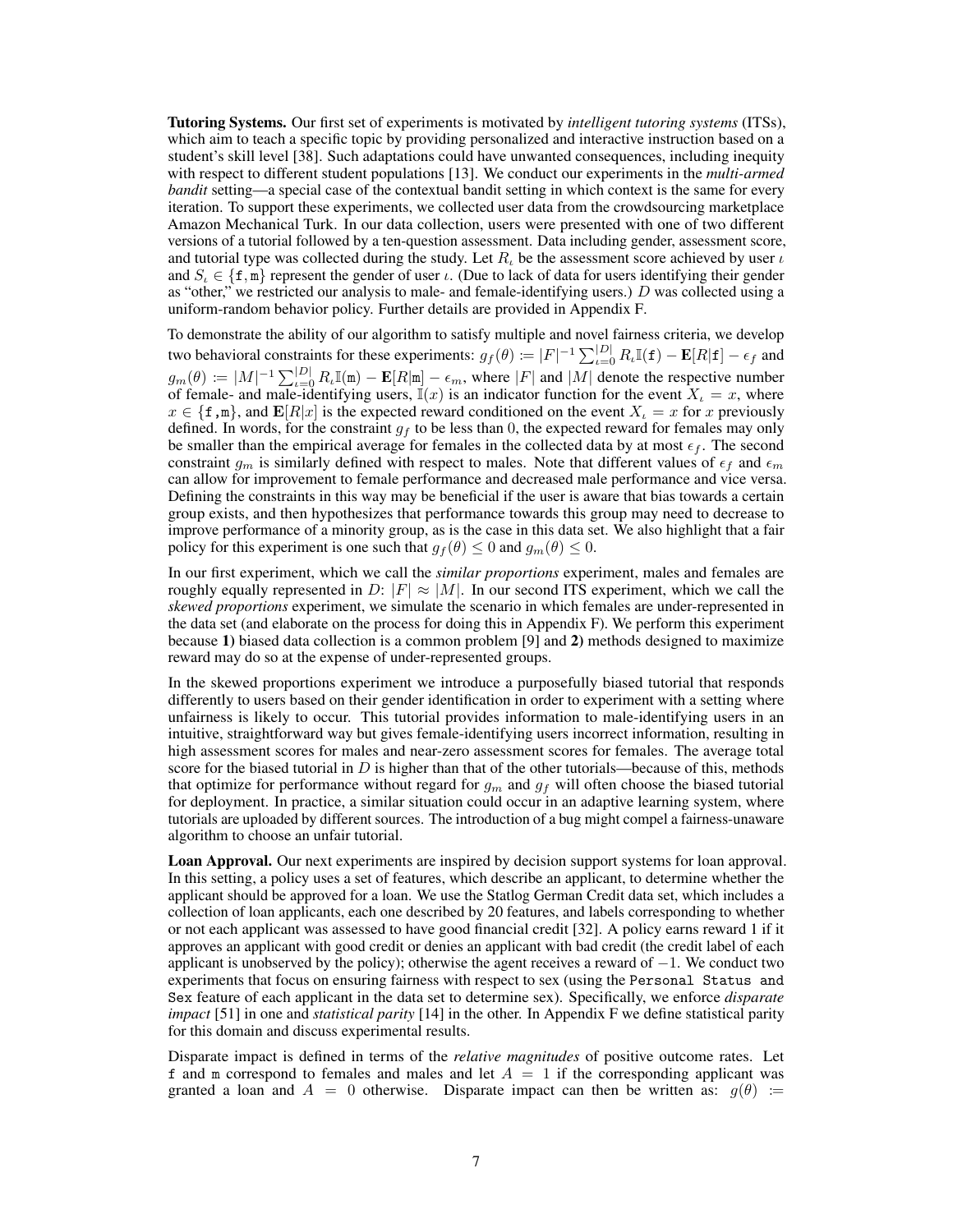$\max \{ \mathbf{E}[A|m]/\mathbf{E}[A|\mathbf{f}], \mathbf{E}[A|\mathbf{f}]/\mathbf{E}[A|m] \} - (1+\epsilon)$ . To satisfy this, neither males nor females may enjoy a positive outcome rate that is more than  $100\epsilon\%$  larger than that of the other sex.

Criminal Recidivism. This experiment uses recidivism data released by ProPublica as part of their investigation into the racial bias of deployed classification algorithms [3]. Each record in the data set includes a label indicating if the person would later re-offend (decile score), and six predictive features, including juvenile felony count, age, and sex. In this problem, the agent is tasked with producing the decile score given a feature vector of information about a person (the decile score label of each applicant is unobserved by the policy). The reward provided to the bandit is 1 if recidivism occurs and 0 otherwise. We apply *approximate* statistical parity here, where features of interest are race (Caucasian and African American). A policy exhibits statistical parity if the probability with which it assigns a beneficial outcome to individuals belonging to protected and unprotected classes is equal:  $g(\theta) \coloneqq |\Pr(A = 1|\text{Caucasian}) - \Pr(A = 1|\text{African American})| - \epsilon.$ 

#### 6.2 Results and Discussion

Figure 1 shows our experimental results over varying training set sizes. The leftmost plots in each row show the off-policy reward of solutions returned by each algorithm, and the middle plots show how often solutions are returned by each algorithm. The solution rate for each baseline is  $100\%$ because RobinHood is the only algorithm able to return NSF. The purpose of plotting the solution rate is to determine how much data is required for solutions other than NSF to be returned by our algorithm. The rightmost plots show the probability that an algorithm violated the fairness constraints. The dashed line in these plots denotes the maximum failure rate allowed by the behavioral constraints  $(\delta = 5\%$  in our experiments).

In all of our experiments, unless a certain amount of data is provided to NaïveFairBandit, it returns unfair solutions at an unacceptable rate. This seems workable at first glance—one could argue that so long as enough data is given to NaïveFairBandit, it will not violate the behavioral constraints. In practice, however, it is not known in advance how much data is needed to obtain a fair solution. NaïveFairBandit's failure rate varies considerably in each experiment, and it is unclear how to determine the amount of data necessary for NaïveFairBandit's failure rate to remain under  $\delta$ . In essence, RobinHood is a variant of NaïveFairBandit that includes a mechanism for determining when there is sufficient data to trust the conclusions drawn from the available data.

In some of our experiments, the failure rates of the fairness-unaware baselines (Offset Tree and POEM) approach  $\delta$  as more data is provided. To explain this behavior, note that when reward maximization and fairness are *non*conflicting, there may exist fair high-performing solutions. In the case that *only* high-performing solutions meet the fairness criteria, the failure rate of these algorithms should decrease as more data is provided. Importantly, while these baselines might be fair in some cases, unlike RobinHood, these approaches do not come with fairness guarantees.

In the similar proportions experiment, fairness and performance optimization are nonconflicting. In this case, RobinHood performs similarly to the state-of-the-art—it is able to find and return solutions whose off-policy reward is comparable to the baselines. The same pattern can be seen in the loan approval and criminal recidivism experiments. In these applications, when high-performing fair solutions exist, RobinHood is able to find and return them. In the skewed proportions experiment, the biased tutorial maximizes overall performance but violates the constraint objectives. As expected, POEM and Offset Tree frequently choose to deploy this tutorial regardless of the increase in training data, while RobinHood frequently chooses to deploy a tutorial whose off-policy reward is high (with respect to the behavioral constraints). In summary, in each of our experiments, RobinHood is able to return fair solutions with high probability given a reasonable amount of data.

# 7 Related Work

Significant research effort has focused on fairness-aware ML, particularly classification algorithms [1; 8; 14; 50], measuring fairness in systems [17], and defining varied notions of fairness [33; 17; 14]. Our work complements these efforts but focuses on the contextual bandit setting. This section describes work related to our setting, beginning with online bandits.

Recall (from Section 2) that in the standard online bandit setting, an agent's goal is to maximize expected reward,  $\rho(a) = \mathbf{E}[R_t | A_t = a]$ , as it interacts with a system. Over time, estimates of  $\rho$  are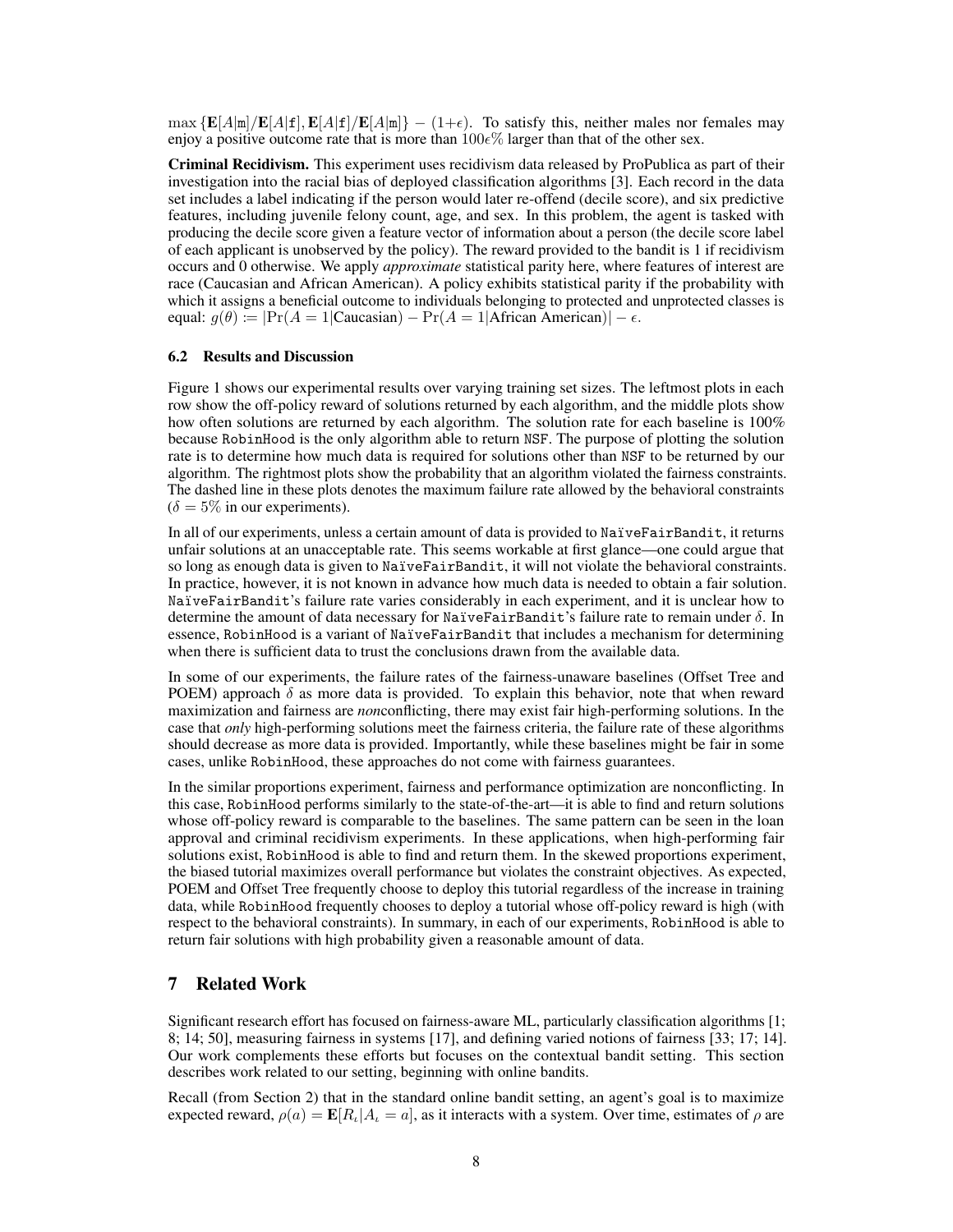

Figure 1: Each row presents results for different experiments generated over 30, 30, 50, and 50 trials respectively. Top row: tutoring sytsem, similar proportions with  $\epsilon_m = 0.5$ ,  $\epsilon_f = 0.0$ . Second row: tutoring system, skewed proportions with  $\epsilon_m = 0.5$ ,  $\epsilon_f = 0.0$ . Third row: enforcing disparate impact in the loan approval application with  $\epsilon = -0.8$ . Fourth row: enforcing statistical parity in the criminal recidivism application with  $\epsilon = 0.1$ . The dashed line denotes the maximum failure rate allowed by the behavioral constraints ( $\delta = 5\%$  in our experiments).

computed, and the agent must trade-off between *exploiting*, i.e., taking actions that will maximize  $\rho$ , and *exploring*, i.e., taking actions it believes are suboptimal to build a better estimate of  $\rho$  for taking that action. Most fairness-unaware algorithms eventually learn a policy that acceptably maximizes  $\rho$ , but there are no performance guarantees for policies between initial deployment and the acceptable policy, i.e., while the agent is exploring. These intermediate polices may choose suboptimal actions too often—this can be problematic in a real-world system, where choosing suboptimal actions could result in unintended inequity. In effect, fairness research for online methods has mostly focused on conservative exploration [24; 25; 35; 14; 27; 22]. The notion of action exploration does not apply in the offline setting because the agent does not interact iteratively with the environment. Instead, the agent has access to data collected using previous policies not chosen by the agent. Because of this, fairness definitions involving action exploration are not applicable to the offline setting.

Related work also exists in online metric-fairness learning [18; 41], multi-objective contextual bandits (MOCB) [45; 48], multi-objective reinforcement learning (MORL) [40; 49], and data-dependent constraint satisfaction [11; 47]. RobinHood can address metric-based definitions of fairness that can be quantitatively expressed using the set of operations defined in Section 4. MOCB and MORL largely focus on approximating the Pareto frontier to handle multiple and possibly conflicting objectives, though a recent batch MORL algorithm proposed by Le et al. [31] is an exception to this trend—this work focuses on problems of interest (with respect to fair policy learning) that can be framed as chance-constraints, and assumes the convexity of the feasible set  $\Theta$ . RobinHood represents a different approach to the batch MOCB setting with high probability constraint guarantees. The interface for specifying fairness definitions (presented in Section 4) makes RobinHood conceptually related to algorithms that satisfy data-dependent constraints [11]. In fact, RobinHood can more generally be thought of as an algorithm that ensures user-defined properties or behaviors with high probability, e.g., properties related to fairness. Finally, RobinHood belongs to a family of methods called *Seldonian* algorithms [47]. This class of methods satisfies user-defined safety constraints with high probability.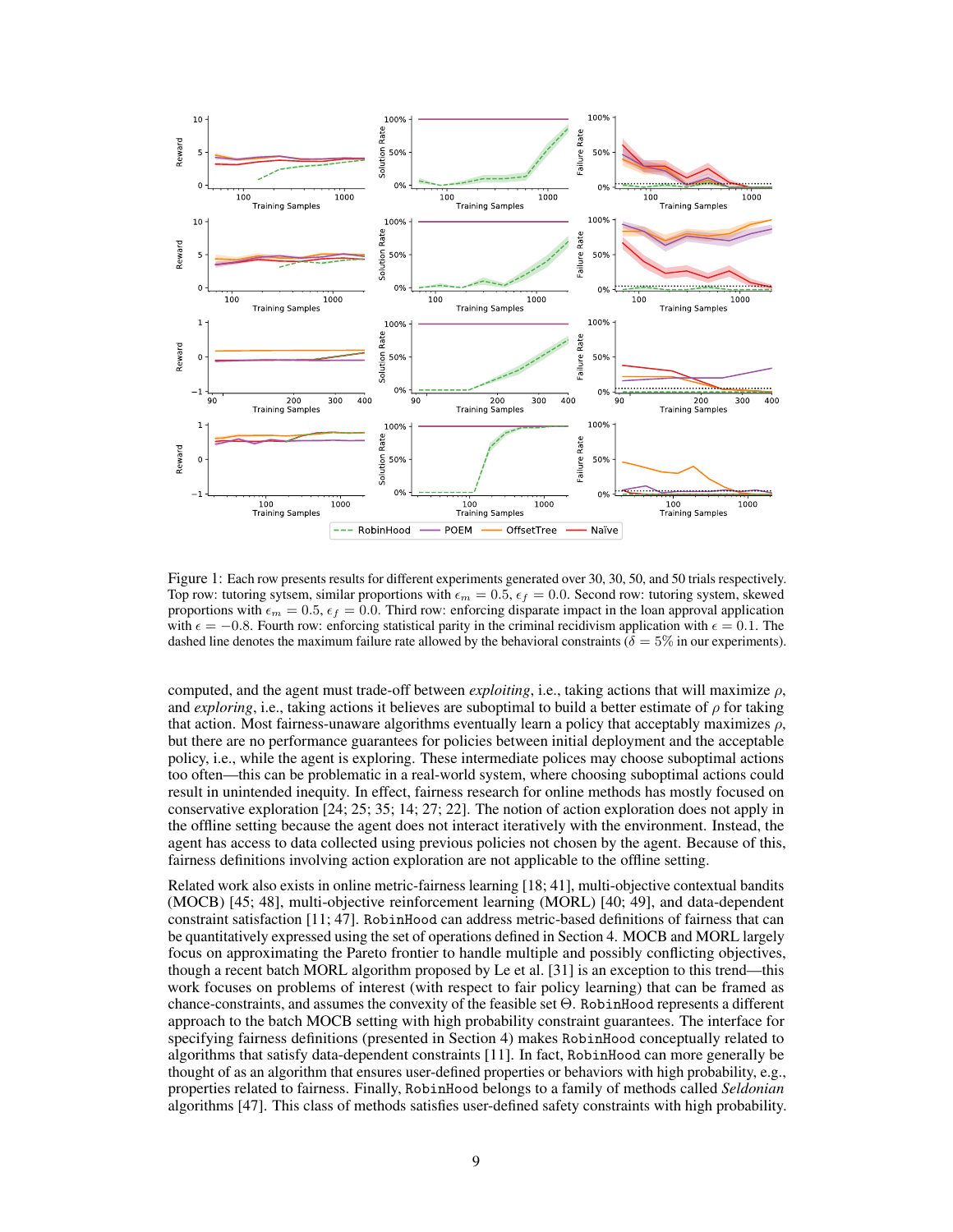#### Acknowledgments

This work is supported by a gift from Adobe and by the National Science Foundation under grants no. CCF-1453474, IIS-1753968, CCF-1763423, and an NSF CAREER award to Brunskill. Research reported in this paper was sponsored in part by the Army Research Laboratory under Cooperative Agreement W911NF-17-2-0196. The views and conclusions contained in this document are those of the authors and should not be interpreted as representing the official policies, either expressed or implied, of the Army Research Laboratory or the U.S. Government.

# References

- [1] Alekh Agarwal, Alina Beygelzimer, Miroslav Dudík, John Langford, and Hanna Wallach. A reductions approach to fair classification. In *International Conference on Machine Learning*, 2018. URL https://github.com/Microsoft/fairlearn.
- [2] Takeshi Amemiya. *Advanced econometrics*. Harvard university press, 1985.
- [3] Julia Angwin, Jeff Larson, Surya Mattu, and Lauren Kirchner. Machine bias. *ProPublica*, May 2016. URL https://www.propublica.org/article/ machine-bias-risk-assessments-in-criminal-sentencing.
- [4] Robert Bartlett, Adair Morse, Richard Stanton, and Nancy Wallace. Consumer lending discrimination in the era of fintech. *Unpublished working paper. University of California, Berkeley*, 2018.
- [5] Richard Berk, Hoda Heidari, Shahin Jabbari, Michael Kearns, and Aaron Roth. Fairness in criminal justice risk assessments: The state of the art. *Sociological Methods & Research*, page 0049124118782533, 2018.
- [6] Alina Beygelzimer and John Langford. The offset tree for learning with partial labels. In *Proceedings of the 15th ACM SIGKDD International Conference on Knowledge Discovery and Data Mining*, pages 129–138. ACM, 2009.
- [7] Nanette Byrnes. Artificial intolerance. *MIT Technology Review*, March 2016. URL https: //www.technologyreview.com/s/600996/artificial-intolerance/.
- [8] Toon Calders and Sicco Verwer. Three naive Bayes approaches for discrimination-free classification. *Data Mining and Knowledge Discovery*, 21(2):277–292, 2010.
- [9] Nitesh V Chawla, Nathalie Japkowicz, and Aleksander Kotcz. Special issue on learning from imbalanced data sets. *ACM Sigkdd Explorations Newsletter*, 6(1):1–6, 2004.
- [10] Sam Corbett-Davies, Emma Pierson, Avi Feller, Sharad Goel, and Aziz Huq. Algorithmic decision making and the cost of fairness. In *Proceedings of the 23rd ACM SIGKDD International Conference on Knowledge Discovery and Data Mining*, pages 797–806. ACM, 2017.
- [11] Andrew Cotter, Maya Gupta, Heinrich Jiang, Nathan Srebro, Karthik Sridharan, Serena Wang, Blake Woodworth, and Seungil You. Training well-generalizing classifiers for fairness metrics and other data-dependent constraints. *arXiv preprint arXiv:1807.00028*, 2018.
- [12] Marleen de Bruijne. Machine learning approaches in medical image analysis: From detection to diagnosis. *Medical Image Analysis*, 33:94–97, October 2016. doi: 10.1016/j.media.2016.06.032.
- [13] Shayan Doroudi and Emma Brunskill. Fairer but not fair enough on the equitability of knowledge tracing. In *Proceedings of the 9th International Conference on Learning Analytics & Knowledge*, pages 335–339. ACM, 2019.
- [14] Cynthia Dwork, Moritz Hardt, Toniann Pitassi, Omer Reingold, and Richard Zemel. Fairness through awareness. In *Proceedings of the 3rd Innovations in Theoretical Computer Science Conference*, pages 214–226. ACM, 2012.
- [15] Bradley Efron and Robert J Tibshirani. *An introduction to the bootstrap*. CRC press, 1994.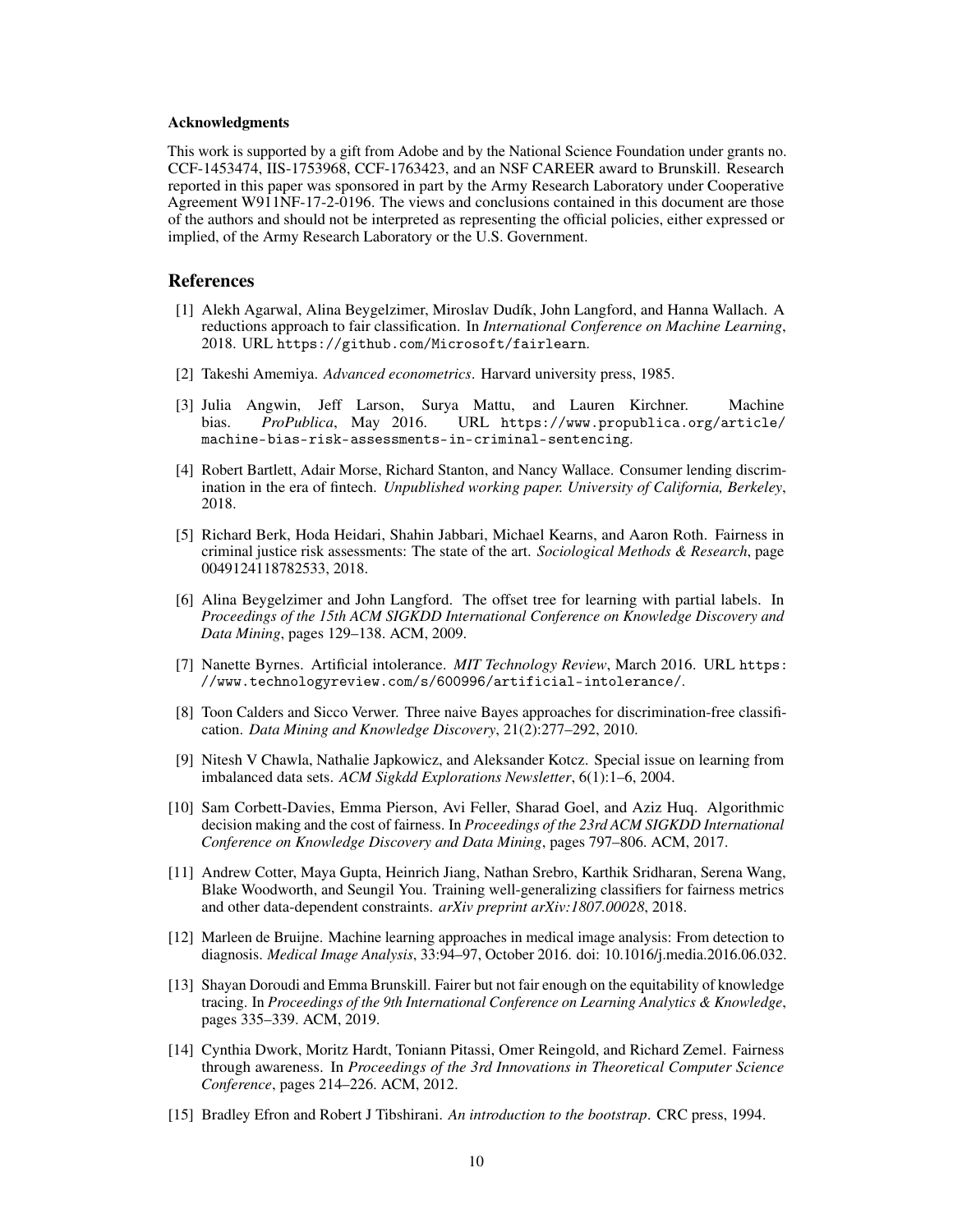- [16] Sorelle A Friedler, Carlos Scheidegger, and Suresh Venkatasubramanian. On the (im) possibility of fairness. *arXiv preprint arXiv:1609.07236*, 2016.
- [17] Sainyam Galhotra, Yuriy Brun, and Alexandra Meliou. Fairness testing: Testing software for discrimination. In *Joint Meeting of the European Software Engineering Conference and ACM SIGSOFT Symposium on the Foundations of Software Engineering*, pages 498–510, Paderborn, Germany, September 2017. doi: 10.1145/3106237.3106277.
- [18] Stephen Gillen, Christopher Jung, Michael Kearns, and Aaron Roth. Online learning with an unknown fairness metric. In *Advances in Neural Information Processing Systems*, pages 2600–2609, 2018.
- [19] Nikolaus Hansen and Andreas Ostermeier. Completely derandomized self-adaptation in evolution strategies. *Evolutionary computation*, 9(2):159–195, 2001.
- [20] Moritz Hardt, Eric Price, Nati Srebro, et al. Equality of opportunity in supervised learning. In *Advances in neural information processing systems*, pages 3315–3323, 2016.
- [21] W. Hoeffding. Probability inequalities for sums of bounded random variables. *Journal of the American Statistical Association*, 58(301):13–30, 1963.
- [22] Shahin Jabbari, Matthew Joseph, Michael Kearns, Jamie Morgenstern, and Aaron Roth. Fairness in reinforcement learning. *arXiv preprint arXiv:1611.03071*, 2016.
- [23] Matthew Joseph, Michael Kearns, Jamie Morgenstern, Seth Neel, and Aaron Roth. Fair algorithms for infinite and contextual bandits. *arXiv preprint arXiv:1610.09559*, 2016.
- [24] Matthew Joseph, Michael Kearns, Jamie H Morgenstern, and Aaron Roth. Fairness in learning: Classic and contextual bandits. In *Advances in Neural Information Processing Systems*, pages 325–333, 2016.
- [25] Matthew Joseph, Michael Kearns, Jamie Morgenstern, Seth Neel, and Aaron Roth. Meritocratic fairness for infinite and contextual bandits. In *AIES*, pages 158–163, New Orleans, LA, USA, 2018. ISBN 978-1-4503-6012-8. doi: 10.1145/3278721.3278764.
- [26] Sham Machandranath Kakade et al. *On the sample complexity of reinforcement learning*. PhD thesis, University of London London, England, 2003.
- [27] Abbas Kazerouni, Mohammad Ghavamzadeh, Yasin Abbasi, and Benjamin Van Roy. Conservative contextual linear bandits. In *Advances in Neural Information Processing Systems*, pages 3910–3919, 2017.
- [28] Jon Kleinberg, Sendhil Mullainathan, and Manish Raghavan. Inherent trade-offs in the fair determination of risk scores. *arXiv preprint arXiv:1609.05807*, 2016.
- [29] Matthieu Komorowski, Leo A Celi, Omar Badawi, Anthony C Gordon, and A Aldo Faisal. The artificial intelligence clinician learns optimal treatment strategies for sepsis in intensive care. *Nature Medicine*, 24(11):1716, 2018.
- [30] Matt J Kusner, Joshua Loftus, Chris Russell, and Ricardo Silva. Counterfactual fairness. In *Advances in Neural Information Processing Systems*, pages 4066–4076, 2017.
- [31] Hoang M Le, Cameron Voloshin, and Yisong Yue. Batch policy learning under constraints. *arXiv preprint arXiv:1903.08738*, 2019.
- [32] Moshe Lichman et al. UCI machine learning repository, 2013.
- [33] Lydia T. Liu, Sarah Dean, Esther Rolf, Max Simchowitz, and Moritz Hardt. Delayed impact of fair machine learning. In *International Conference on Machine Learning*, 2018.
- [34] Lydia T Liu, Sarah Dean, Esther Rolf, Max Simchowitz, and Moritz Hardt. Delayed impact of fair machine learning. *arXiv preprint arXiv:1803.04383*, 2018.
- [35] Yang Liu, Goran Radanovic, Christos Dimitrakakis, Debmalya Mandal, and David C Parkes. Calibrated fairness in bandits. *arXiv preprint arXiv:1707.01875*, 2017.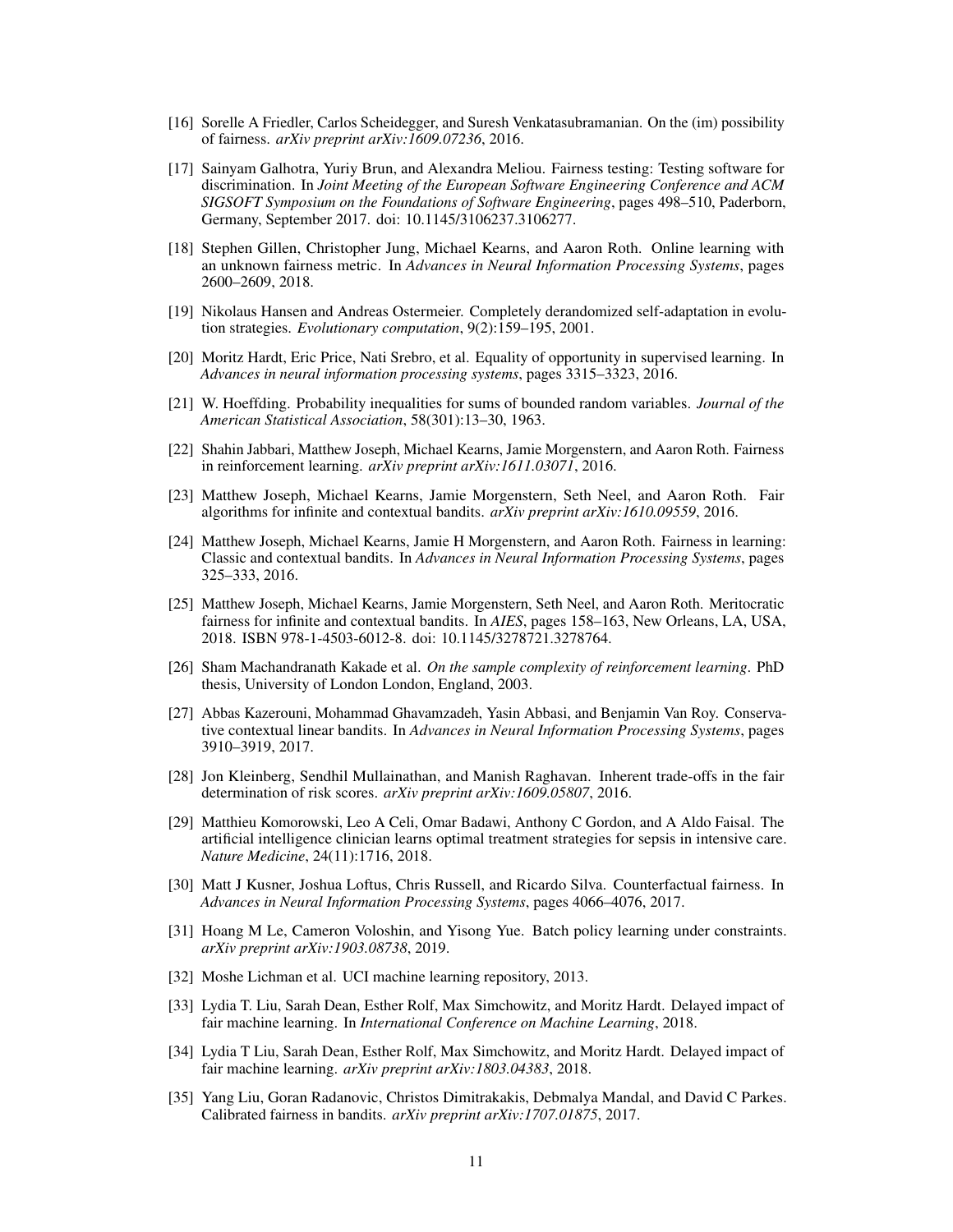- [36] P. Massart. *Concentration Inequalities and Model Selection*. Springer, 2007.
- [37] Claire Cain Miller. Can an algorithm hire better than a human? *The New York Times*, June 2015. URL https://www.nytimes.com/2015/06/26/upshot/ can-an-algorithm-hire-better-than-a-human.html.
- [38] Tom Murray. Authoring intelligent tutoring systems: An analysis of the state of the art. *International Journal of Artificial Intelligence in Education*, 10:98–129, 1999.
- [39] Doina Precup. Eligibility traces for off-policy policy evaluation. *Computer Science Department Faculty Publication Series*, page 80, 2000.
- [40] Diederik M Roijers, Peter Vamplew, Shimon Whiteson, and Richard Dazeley. A survey of multi-objective sequential decision-making. *Journal of Artificial Intelligence Research*, 48: 67–113, 2013.
- [41] Guy N Rothblum and Gal Yona. Probably approximately metric-fair learning. *arXiv preprint arXiv:1803.03242*, 2018.
- [42] P. K. Sen and J. M. Singer. *Large Sample Methods in Statistics An Introduction With Applications*. Chapman & Hall, 1993.
- [43] Student. The probable error of a mean. *Biometrika*, pages 1–25, 1908.
- [44] Adith Swaminathan and Thorsten Joachims. Counterfactual risk minimization: Learning from logged bandit feedback. In *International Conference on Machine Learning*, pages 814–823, 2015.
- [45] Cem Tekin and Eralp Turgay. Multi-objective contextual multi-armed bandit with a dominant ˘ objective. *IEEE Transactions on Signal Processing*, 66(14):3799–3813, 2018.
- [46] Philip Thomas. *Safe Reinforcement Learning*. PhD thesis, Doctoral Dissertations, 2015.
- [47] Philip S. Thomas, Bruno Castro da Silva, Andrew G. Barto, Stephen Giguere, Yuriy Brun, and Emma Brunskill. Preventing undesirable behavior of intelligent machines. *Science*, 366(6468): 999–1004, November 2019. ISSN 0036-8075. doi: 10.1126/science.aag3311.
- [48] Eralp Turgay, Doruk Öner, and Cem Tekin. Multi-objective contextual bandit problem with ˘ similarity information. *arXiv preprint arXiv:1803.04015*, 2018.
- [49] Kristof Van Moffaert and Ann Nowé. Multi-objective reinforcement learning using sets of pareto dominating policies. *The Journal of Machine Learning Research*, 15(1):3483–3512, 2014.
- [50] Muhammad Bilal Zafar, Isabel Valera, Manuel Gomez Rodriguez, and Krishna P. Gummadi. Fairness constraints: Mechanisms for fair classification. In *Fairness, Accountability, and Transparency in Machine Learning*, Lille, France, July 2015.
- [51] Muhammad Bilal Zafar, Isabel Valera, Manuel Gomez Rodriguez, and Krishna P Gummadi. Fairness beyond disparate treatment & disparate impact: Learning classification without disparate mistreatment. In *Proceedings of the 26th International Conference on World Wide Web*, pages 1171–1180. International World Wide Web Conferences Steering Committee, 2017.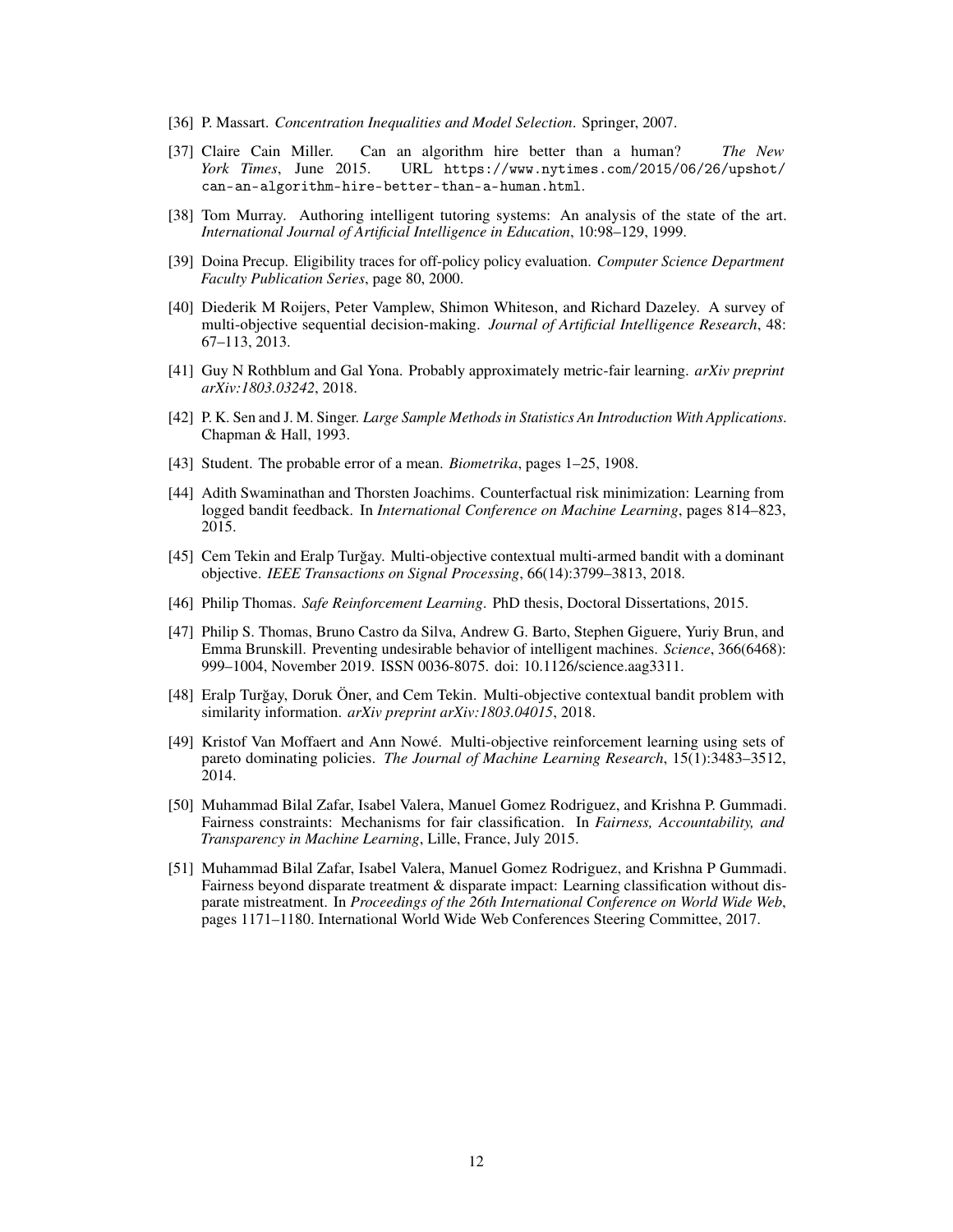# A Constructing Constraint Objectives for Common Fairness Definitions

This appendix provides examples of how to construct constraint objectives for several common fairness definitions. Our example domain will be the loan approval problem described in Section 2. In this problem, a bank is interested in maximizing the expected number of loan repayments it receives. The bank chooses to formulate this as an offline bandit problem such that, for each loan applicant, a single action, i.e., whether or not the applicant should be given a loan, is chosen.

We consider an action to belong to the *positive class* if the action corresponds to approving a loan, and we say it belongs to the *negative class* otherwise. We define an outcome to be whether or not an applicant repays (or would have repaid) a loan. We consider an outcome to belong to the positive class if the applicant repays the loan, and we say it belongs to the negative class otherwise. Many of the statistical measures of fairness we consider in this section rely on metrics we introduce below, framed in the context of the loan approval example.

- *True positive* (TP): the event in which the action chosen by the policy and the actual outcome both belong to the positive class. A true positive in the loan approval setting occurs when an applicant who would repay a loan is given a loan.
- *False positive* (FP): the event in which the action chosen by the algorithm is in the positive class when the actual outcome belongs to the negative class. A false positive in the loan approval setting is when an applicant who would not repay a loan is given a loan.
- *False negative* (FN): the event in which the action chosen by the policy is in the negative class but the actual outcome is in the positive class. A false negative in the loan approval setting is when an applicant who would have repaid a loan is denied a loan.
- *True negative* (TN): the event in which the action chosen by the policy and the actual outcome both belong to the negative class. A true negative in the loan approval setting is when an applicant who would not have repaid a loan is denied a loan.

Let TPR=TP/(TP+FN), FPR=FP/(TP+FN), FNR=FN/(TP+FN), and TNR=TN/(FP+TN) be the true positive, false positive, false negative, and true negative rates, respectively. Assume that the bank has unbiased estimators of these terms.

We now provide examples of how to construct objective constraints for some common definitions of fairness. In each definition, the bank is interested in guaranteeing fairness with respect to gender (the protected group), which we will assume to be binary in order to simplify notation.

**Predictive Equality [10].** A policy exhibits predictive equality if FP rates are equal between groups. In our loan approval problem, this implies that the probability that an applicant who would not have repaid a loan be incorrectly approved for a loan should be the same for male- and female-identifying applicants. Predictive equality can be defined as  $\mathbf{E}[\text{FPR}|f] = \mathbf{E}[\text{FPR}|m]$ . To construct a constraint objective that satisfies  $g(\theta) \le 0$  if  $\theta$  is fair, we can set  $g = |E[FPR|f] - E[FPR|m]| - \epsilon$ . This gives us a constraint objective for (approximate) predictive equality.

Equal Opportunity [20]. A policy exhibits equal opportunity if FN rates are equal between groups. In our loan approval problem, this implies that the probability that an applicant is denied a loan when they would have repaid it is equal between male- and female-identifying applicants. Equal opportunity can be defined as  $\mathbf{E}[\text{FNR}|f] = \mathbf{E}[\text{FNR}|m]$ . To construct a constraint objective that satisfies  $g(\theta) \leq 0$ if  $\theta$  is fair, we can set  $g = |E[\text{FNR}|f] - E[\text{FNR}|m]| - \epsilon$ . This gives us a constraint objective for (approximate) equal opportunity.

Equalized Odds [20] (Conditional Procedure Accuracy Equality [5]). This definition combines predictive equality and equal opportunity: a policy exhibits equalized odds if FPR and TPR are equal between protected and unprotected groups. Assume the bank has unbiased estimators of FPR and TPR. Then equalized odds can be defined as  $(\mathbf{E}[\text{FPR}|\mathbf{m}] = \mathbf{E}[\text{FPR}|\mathbf{f}]) \wedge (\mathbf{E}[\text{TPR}|\mathbf{m}] = \mathbf{E}[\text{TPR}|\mathbf{f}]).$  To satisfy  $g(\theta) \le 0$  if  $\theta$  is fair, we can set  $g = |\mathbf{E}[\text{FPR}[f] - \mathbf{E}[\text{TPR}[m]] + |\mathbf{E}[\text{FPR}[m] - \mathbf{E}[\text{TPR}[f]] - \epsilon$ .

Treatment Equality [5]. This definition focuses on the ratio of FN and FP errors for each group. A policy exhibits treatment equality if the ratio of FNs and FPs is equal for both female-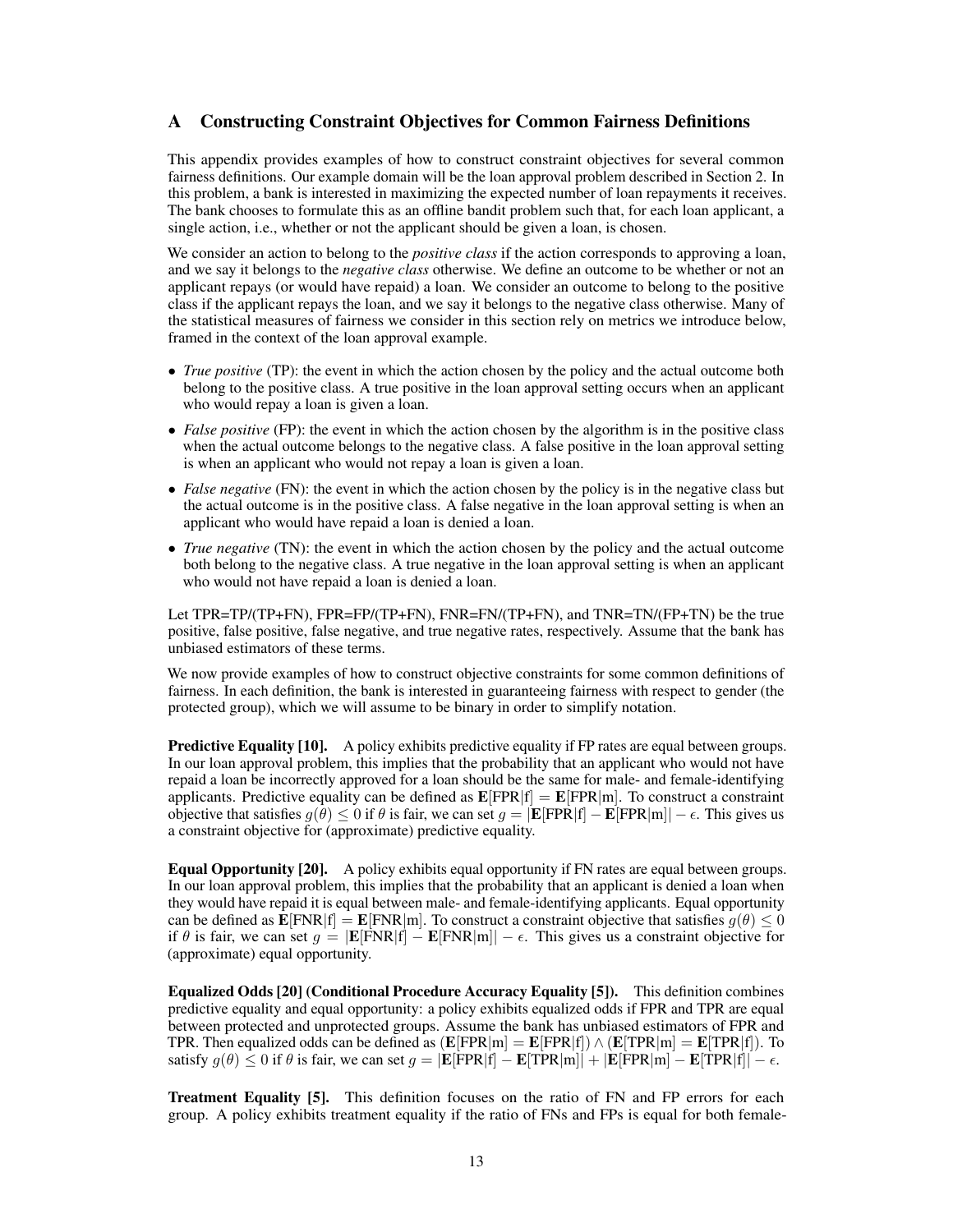Algorithm 3 ComputeUpperBounds $(\theta, D, \Delta, \hat{Z}, \mathcal{E}, \text{inflateBounds})$ 

1:  $out = []$ 2: for  $i = 1, ..., k$  do 3:  $\hat{Z}_i = \{\hat{z}_j^i\}_{j=1}^{d_i} \subseteq \hat{Z}$ 4:  $L_i, U_i = \text{Bound}(E_i, \theta, D, \delta_i/d_i, \hat{Z}_i, \text{inflateBounds})$ 5: out.append $(U_i)$ 6: return out

and male-identifying applicants. For the loan approval problem, this definition can be written as  $(E[FN|f]/E[FP|f]) = (E[FN|m]/E[FP|m])$ . For intuition, if the left-hand side of this expression were greater than the right-hand side, then either fewer female-identifying applicants were incorrectly assigned to the negative class than male-identifying applicants or more femalesidentifying applicants were incorrectly assigned to the positive class than male-identifying applicants. To construct a constraint objective that satisfies  $g(\theta) \leq 0$  if  $\theta$  is fair, we can set  $g = |(E[FN|f]/E[FP|f]) - E[FN|m]/E[FP|m])| - \epsilon.$ 

## B RobinHood Algorithm

This section elaborates on the helper methods (Algorithms 3 through 6) our approach uses. Recall that during candidate selection,  $\hat{U}_i$  is calculated as the estimate of  $U_i$ , the upper bound of a behavioral constraint function  $g_i$ . This is done by substituting all quantities that depend on  $D_s$  with approximations computed from *Dc*, and inflating the confidence intervals used to reflect this substitution, which is indicated by the Boolean variable inflateBounds. When set to True, the number of  $g(\theta_c)$ estimates obtained using  $D_s$  is approximated as  $m = m|D_c|/|D_s|$  (Algorithm 5).

Algorithm 6 uses concentration inequalities [36] to produce high probability upper and lower bounds for a given behavioral constraint. It does this by recursively looking at sub-expressions of *E* until a base variable is encountered, upon which, Algorithm 4 is called to calculate a real-valued highconfidence bound on the base variable's estimators. Correctness of Algorithm 6 is shown in Section C, and mostly follows from correct use of interval arithmetic and probability theory.

Different concentration inequalities can be substituted into Algorithm 5 to calculate upper and lower  $(1-\delta_i)$ -confidence bounds on each  $g_i$ . The pseudocode in Algorithm 5 presents both Hoeffding's inequality and Student's *t*-test as examples, where  $\sigma$  is the sample standard deviation with Bessel's correction and  $t_{1-\delta_i,m}$  is the 100(1- $\delta_i$ ) percentile of the Student's *t* distribution with *m* degrees of freedom. Note that Hoeffding's inequality often requires algorithms to be very conservative, i.e., high-probability guarantees may require an impractical amount of data. We could instead use Student's *t*-test, which is more data-efficient but assumes that the amount of many random variables is normally distributed. Due to the central limit theorem this is a reasonable assumption, but does not hold in general.

Finally, different policy evaluation methods, concentration inequalities, and optimization methods can be used for this algorithm. Here, we describe the specific modules we use in our experiments. Our experiments use *importance sampling* [39] to compute the expected return of a potential solution  $\pi_c$ . Next, we use several concentration inequalities to bound the base variables used in our algorithm. As mentioned above, Hoeffding's inequality or the Student's *t*-test were used for most experiments. In addition, we use confidence intervals based on Bootstrap methods [15] due to their desirable variance-reduction properties in the tutoring experiment. Lastly, RobinHood uses a black box search method to solve the optimization problem on line 2 of Algorithm 1. In our experiments, we use the CMA-ES [19] implementation provided in the Python package cma (Python package).

Our algorithms were implemented in Python 3.6 (https://www.python.org/) using the numerical processing package, Numpy 1.15 (https://www.numpy.org/).

For the criminal recidivism and loan approval, a partition of  $60\%$  of the total data was used for testing and 40% for training. For the tutoring system experiments, we instead used 80% of the data for training. In all experiments, when training RobinHood, 40% of the training data was used for candidate selection and 60% for the safety test.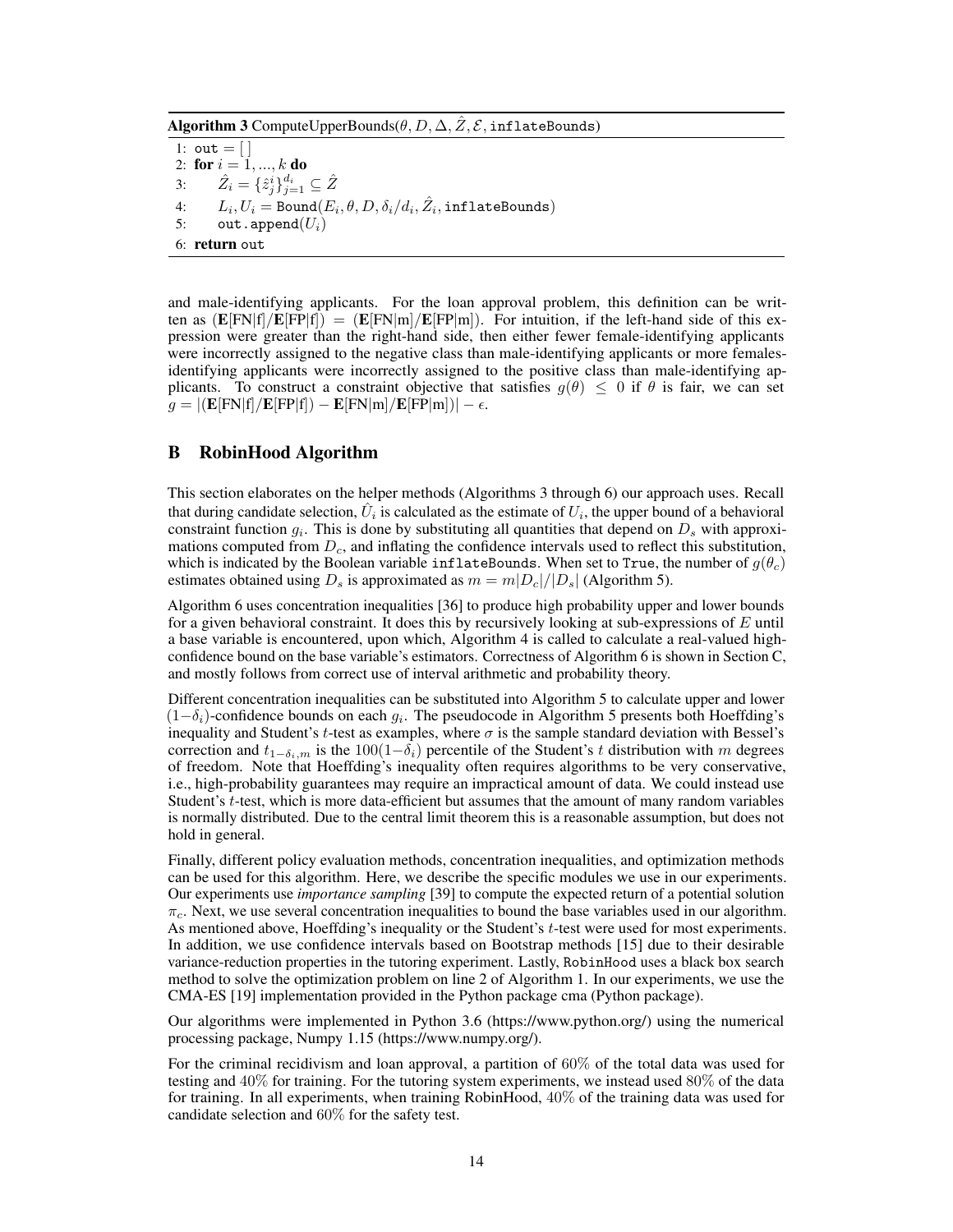Algorithm 4  $C$ Ibound $(\theta, D, \delta, \hat{Z}, \texttt{inflateBounds})$ 

1:  $z = \hat{z}_i(\theta, D)$ 2: margin =  $CIFunction(z, D, \delta, inflateBounds)$ 3: **return**  $\left(\text{mean}(z) - \text{margin}, \text{mean}(z) + \text{margin}\right)$ 

Algorithm 5 CIfunction $(z, D, \delta, \text{inflates}$ 

1:  $scale = 1$ 2:  $m = \text{length}(z)$ 3: if inflateBounds then 4:  $scale = 2$ 5:  $m = m \frac{|D_s|}{|D_c|}$ 6: **case** Hoeffding:  $\text{CI} = (b - a) \sqrt{\frac{\ln 1/\delta}{2m}}$  **case** Student's  $t$ :  $\text{CI} = \frac{\sigma(z)}{\sqrt{m}} t_{1-\delta, m-1}$ 7: return scale  $\times$  CI

## C Proof of Correctness for Recursive Bounds

In this section, we show that the upper bounds computed by the helper functions in Appendix B (Algorithms 3 through 6) satisfy  $Pr(g_i(\theta) > U_i) \leq \delta_i$  for all constraint objectives. This follows from the use of concentration inequalities and transformations to convert bounds on the base variables  $z_j(\theta_c)$ , into a high-confidence upper bound,  $U_i$  on  $g_i(\theta_c)$ . More formally, we want to prove Lemma 1 below, whose assumptions are with respect to Hoeffding's inequality [21]. We show the proof for this lemma as well as a similar proof using Student's *t*-test [43] here.

**Lemma 1** (Recursive Bounds: Hoeffding's Inequality). *The upper bounds*,  $\{U_i\}_{i=1}^k$ , returned by *ComputeUpperBounds (Algorithm 3) satisfy the following inequality when inflateBounds=False and*  $\hat{z}_j(\theta_c, D)$  *is bounded in some interval* [*a, b*] *for*  $\theta_c$  *and all*  $j \in \{1, ..., d\}$ *:*  $\forall i \in$  $\{1, ..., k\}$   $Pr(g_i(\theta) > U_i) \leq \delta_i$ .

For Student's *t*-test, assume that  $\{U_i\}_{i=1}^n$  satisfies Lemma 1 when inflateBounds=False and Average( $\hat{z}_i(\theta_c, D)$ ) is normally distributed.

*Proof.* Assume  $l_1$ ,  $u_1$ , and  $l_2$ ,  $u_2$  are  $1-\delta/2$  confidence lower and upper bounds on base variables *z*<sub>1</sub> and *z*<sub>2</sub>, respectively. Then  $Pr(z_1 \in [l_1, u_1]) \geq 1 - \delta/2$  and  $Pr(z_2 \in [l_2, u_2]) \geq 1 - \delta/2$ . Below, we show that operations on base variables  $z_1$  and  $z_2$  result in high probability bounds. Note that throughout this proof, we make use of interval arithmetic and the following fact, which holds by the Union Bound:

 $Pr(z_1 \in [l_1, u_1], z_2 \in [l_2, u_2]) > 1 - \delta.$ 

**Addition:** The event  $(z_1 \in [l_1, u_1] \land z_2 \in [l_2, u_2])$  implies that  $z_1 + z_2 \in [l_1 + l_2, u_1 + u_2]$ . Then,  $Pr((z_1 + z_2) \in [l_1 + l_2, u_1 + u_2]) \geq Pr(z_1 \in [l_1, u_1] \wedge z_2 \in [l_2, u_2])$ , which is at least  $1-\delta$ . So,  $Pr((u_1 + u_2) \in [l_1 + l_2, u_1 + u_2]) \geq 1 - \delta.$ 

**Maximum:** The event  $(z_1 \in [l_1, u_1] \land z_2 \in [l_2, u_2])$  implies that  $\max\{z_1, z_2\} \in [\max\{l_1, l_2\} \land$  $\max\{u_1, u_2\}$ . Then,  $\Pr(\max\{u_1, u_2\} \in [\max\{l_1, l_2\} \wedge \max\{z_1, z_2\}]) \ge \Pr(z_1 \in [l_1, u_1] \wedge z_2 \in [l_1, u_2])$  $[l_2, u_2]$ , which is at least  $1-\delta$ . So,  $Pr(max\{z_1, z_2\} \in [max\{l_1, l_2\}, max\{u_1, u_2\}]) \geq 1-\delta$ .

**Product:** Let  $A := \min\{l_1l_2, l_1u_2, l_2u_1, l_2u_2\}$  and  $B := \max\{u_1l_1, u_1l_2, u_2l_1, u_2l_2\}$ . The event  $(z_1 \in [l_1, u_1] \land z_2 \in [l_2, u_2])$  implies that  $(z_1 \times z_2) \in [A, B]$ . Then,  $Pr((z_1 \times z_2) \in [A, B]) \ge$  $Pr(z_1 \in [l_1, u_1] \land z_2 \in [l_2, u_2])$  which is at least  $1-\delta$ . So,  $Pr((z_1 \times z_2) \in [A, B]) \geq 1-\delta$ .

This can extend to *d* base variables instead of two, in which case the operations on the probability inequalities described are less than or equal to  $1-\delta/d$ . Now, assume *l* and *u* are endpoints of an interval that satisfies  $Pr(z \in [l, u]) \geq 1 - \delta$ , for base variable *z*.

**Negation:** The event  $z \in [l, u]$  implies that  $-z \in [-u, -l]$ . Then,  $Pr(-z \in [-u, -l]) \geq 1-\delta$ .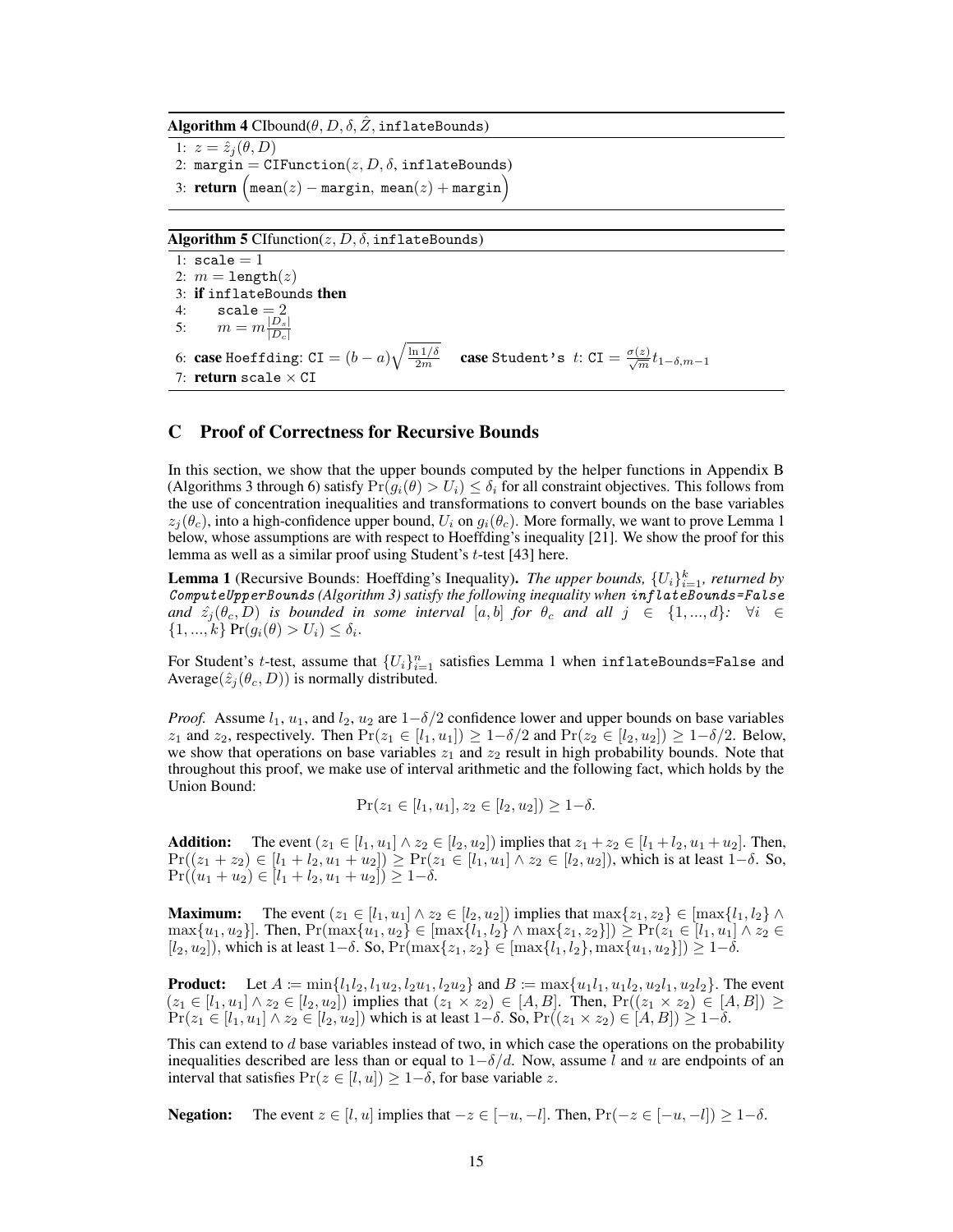Algorithm 6 Bound $(E, \theta, D, \delta, \tilde{Z})$ , inflate)

```
1: X = \{ \theta, D, \delta, Z, \text{inflate} \}2: switch E do
 3: case u(\theta)4: return CIBound(X)
 5: case -E<br>6: return
 6: return -\text{Bound}(E, X)<br>7: case E_i + E_rcase E_l + E_r8: (L_l, U_l) = \text{Bound}(E_l, X)<br>9: (L_r, U_r) = \text{Bound}(E_r, X)(L_r, U_r) = \text{Bound}(E_r, X)10: return (L_l + L_r, U_l + U_r)11: case E_l \times E_r<br>12: (L_l \ L_l) =12: (L_l, U_l) = \text{Bound}(E_l, X)<br>
13: (L_r, U_r) = \text{Bound}(E_r, X)13: (L_r, U_r) = \text{Bound}(E_r, X)<br>14: return (min{L<sub>1</sub>L<sub>r</sub>, U<sub>1</sub>L<sub>r</sub>,
14: return (\min\{L_lL_r, U_lL_r, L_lU_r, U_lU_r\}, \max\{L_lL_r, U_lL_r, L_lU_r, U_lU_r\})<br>15: case E^{-1}case E^{-1}16: (L, U) = \text{Bound}(E', X)17: if 0 \in [l, u] then return NaN else return (1/U, 1/L)18: case |E|<br>19: (L, l)(L, U) = \text{Bound}(E, X)20: if 0 \in [l, u] then<br>21: return (min-
21: return (\min\{0, |L|, |U|\}, \max\{|L|, |U|\})<br>22: else
               else
23: case max{E_l, E_r}<br>24: case max{E_l, E_r}
24: case max{E_l, E_r}<br>25: (L_l, U_l) =Bou
                (L_l, U_l) = \text{Bound}(E_l, X)26: (L_r, U_r) = \text{Bound}(E_r, X)<br>27: return (max{L_l, L_r}, ma
               {\bf return} \, (\max\{L_l, L_r\}, \max\{U_l, U_r\})
```
**Inverse**  $(1/z)$ : Let *E* be the event  $z \in [l, u]$ . If  $l = 0$ , then *E* implies that  $1/z \in [1/u, \infty]$ , and if  $u = 0$ , then *E* implies that  $1/z \in [-\infty, 1/l]$ . If  $0 \in [l, u]$ , then *E* implies that  $1/z \in ([-\infty, 1/l] \cup$  $[1/u, \infty]$  =  $[-\infty, \infty]$ . In these cases,  $Pr(1/z \in [1/u, \infty]) \ge 1-\delta$  and  $Pr(1/z \in [-\infty, 1/l]) \ge$ 1– $\delta$ , respectively. If  $0 \notin [l, u]$ , *E* implies that  $1/z \in [1/u, 1/l]$ , and  $Pr(1/z \in [1/u, 1/l]) \geq 1-\delta$ .

**Absolute value:** If  $0 \in [l, u]$ , then the event  $z \in [l, u]$  implies  $|z| \in [0, \max\{|l|, |u|\}]$ . In this case,  $\Pr(|z| \in [0, \max\{|L|, U\}]) \ge 1 - \delta$ . Otherwise,  $z \in [l, u]$  implies  $|z| \in [\min\{|l|, |u|\}$ ,  $\max\{|l|, |u|\}$ ,  $\max\{|l|, |u|\}$ ,  $\max\{|l|, |u|\}$ ,  $\max\{|l|, |u|\}$ ,  $\max\{|l|, |u|\}$ ,  $\max\{|l|, |u|\}$ ,  $\max\{|l|, |u|\}$ ,  $\max\{|l|, |u|\}$ ,  $\max\{|l|, |u|\}$ ,  $\max\$  $\text{and } \Pr(|z| \in \{\min\{|l|, |u|\}, \max\{|l|, |u|\}\}) \geq 1 - \delta.$ 

While our set of operations does not include much more than simple arithmetic, interval methods can also be applied to functions with certain behaviors, e.g., functions with properties of monotonicity. This can be used to extend the set of operations allowed on base variables.

#### D Proof of Theorem 1: High Probability Fairness Guarantee

Consider the contrapositive formulation of behavioral constraint *i*,  $Pr(g_i(a(D)) > 0) \leq \delta_i$ . With respect to this expression,  $g_i(a(D)) > 0$  implies that  $a(D)$  is not NSF, which further implies that  $U_i \leq 0$  for all *i*, and thus  $Pr(g_i(a(D)) > 0) = Pr(g_i(a(D)) > 0, U_i \leq 0)$ . Next, we use the fact that the joint event,  $(g_i(a(D)) > 0, U_i \le 0)$  implies the event,  $(g_i(a(D)) > U_i)$ :

$$
Pr(g_i(a(D)) > 0) \le Pr(g_i(a(D)) > U_i(\theta_c, D_s)).
$$

Lastly, we note that  $g(a(D)) > 0$  implies that a solution was returned—that is,  $a(D) = \theta_c$ .

$$
\Pr(g_i(a(D)) > 0) \le \Pr(g_i(\theta_c) > U_i).
$$

Assumption 1 shows that for any fixed parameter vector,  $\theta \in \Theta$ , the upper bounds estimated by Algorithm 3 using inflateBounds=False satisfy  $Pr(g_i(\theta) > U_i) \leq \delta_i$ . Because  $\theta_c \in \Theta$  for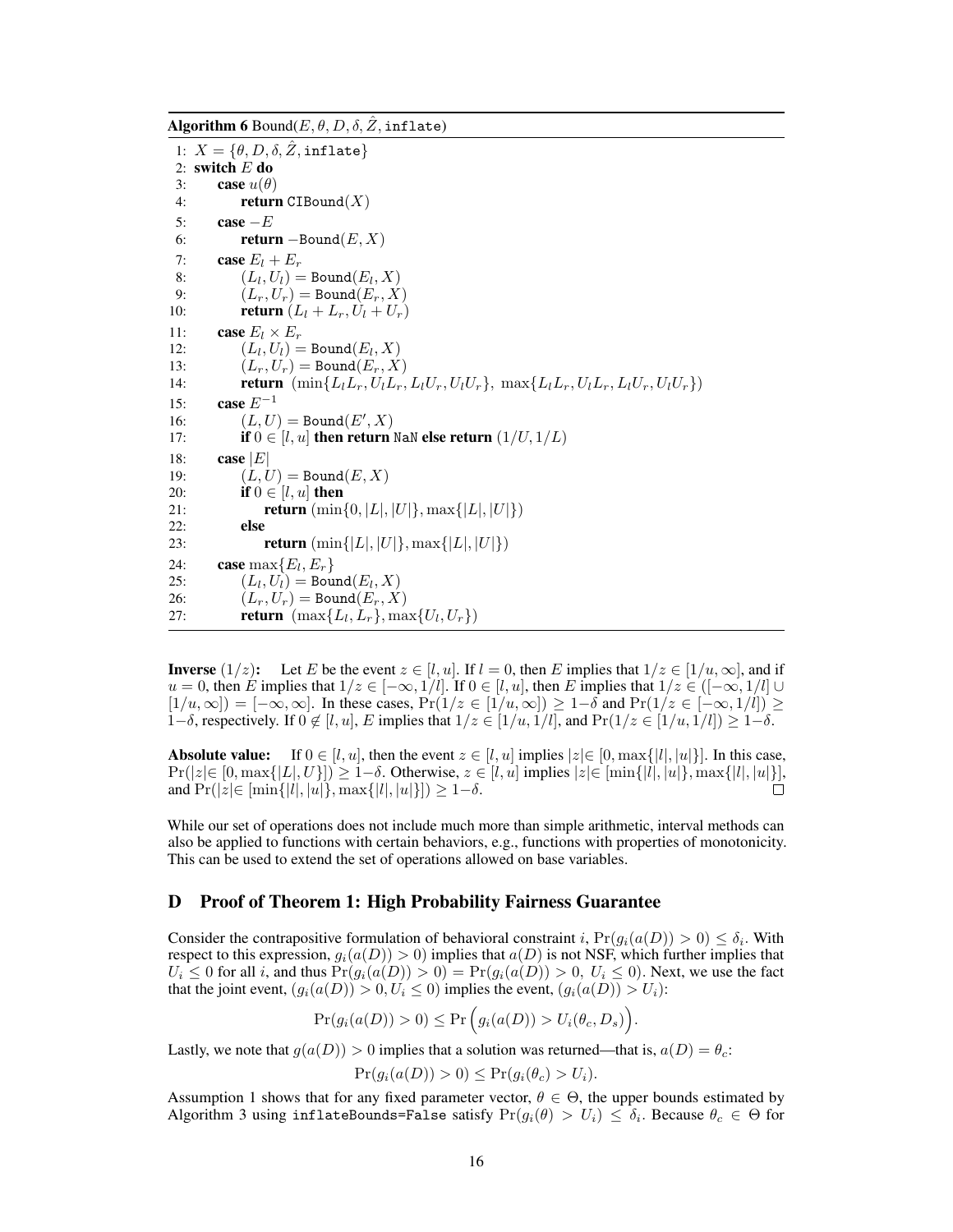any  $D_c$ , it follows from the substitution,  $\theta = \theta_c$ , that  $Pr(g_i(a(D)) > U_i) \leq \delta_i$ . This implies that  $Pr(g_i(a(D)) > 0) \le \delta_i$ , which further implies  $Pr(g_i(a(D)) \le 0) \ge 1 - \delta_i$ , completing the proof.

## E Proof of Theorem 2: Consistency Guarantee

Recall that the logged data, *D*, is a random variable. To further formalize this notion, let  $(\Omega, \Sigma, p)$ be a probability space on which all relevant random variables are defined, and let  $D_n$ :  $\Omega \to D$  be a random variable, where  $D_n = D_c \cup D_s$ . We will discuss convergence as  $n \to \infty$ .  $D_n(\omega)$  is a particular sample of the entire set of logged data with *n* trajectories, where  $\omega \in \Omega$ . Below, we present formal definitions and assumptions necessary for presenting our main result. To simplify notation, we assume that there exists only a single behavioral constraint and note that the extension of our proof to multiple behavioral constraints is straightforward.

**Definition 1.** We say that a function  $f : M \to \mathbb{R}$  on a metric space  $(M, d)$  is piecewise Lipschitz *continuous with Lipschitz constant K and with respect to a countable partition,*  $\{M_1, M_2, ...\}$ *, of M if f is Lipschitz continuous with Lipschitz constant*  $K$  *on all metric spaces in*  $\{(M_i, d)\}_{i=1}^{\infty}$ *.* 

**Definition 2.** If  $(M, d)$  is a metric space, a set  $X \subseteq M$  is a  $\delta$ -covering of  $(M, d)$  if and only if  $\max_{y \in M} \min_{x \in X} d(x, y) \leq \delta.$ 

Let  $\hat{c}(\theta, D_c)$  denote the output of a call to CandidateUtility( $\Theta, D_c, \Delta, \hat{Z}, \mathcal{E}$ ) and let  $c(\theta) :=$  $r_{\text{min}} - g(\theta)$ . Because we assume that there exists only a single behavioral constraint, the candidate utility function can be rewritten as CandidateUtility( $\Theta, D_c, \delta, \hat{Z}, E$ ). That is, there is only a single threshold  $\delta$  and a single analytic expression *E*. The next assumption ensures that *c* and  $\hat{c}$  are piecewise Lipschitz continuous. Notice that the  $\delta$ -covering requirement is straightforwardly satisfied if  $\Theta$  is countable for  $\Theta \subseteq \mathbb{R}^m$  for any positive natural number m.

**Assumption 1.** *The feasible set of policies,*  $\Theta$ *, is equipped with a metric,*  $d_{\Theta}$ *, such that for all*  $D_c(\omega)$ there exist countable partitions of  $\Theta$ ,  $\Theta^c = \{\Theta_1^c, \Theta_2^c,...\}$  and  $\Theta^{\hat{c}} = \{\Theta_1^{\hat{c}}, \Theta_2^{\hat{c}},...\}$ , where  $c(\cdot)$  and  $\hat{c}(\cdot, D_c(\omega))$  are piecewise Lipschitz continuous with respect to  $\Theta^c$  and  $\Theta^{\hat{c}}$  respectively with Lipschitz *constants K* and  $\hat{K}$ . Furthermore, for all  $i \in \mathbb{N}_{>0}$  and all  $\delta > 0$  there exist countable  $\delta$ -covers of  $\Theta_i^c$ and  $\Theta_i^{\hat{c}}$ .

Next we assume that for all  $\theta \in \Theta$ , the user-provided analytic expression *E* is a continuous function of the base variables. With the exception of division, all operators discussed in Section 4 satisfy this assumption. In fact, this assumption is still satisfied for division when positive base variables are used in the denominator.

**Assumption 2.** For all  $\theta \in \Theta$ ,  $g(\theta)$  is a continuous function of the base variables,  $z_1(\theta), z_2(\theta), ..., z_d(\theta)$ .

Next we assume that a fair solution,  $\theta^*$ , exists such that  $q(\theta^*)$  is not precisely on the boundary of fair and unfair. This can be satisfied by solutions that are arbitrarily close to the fair-unfair boundary.

**Assumption 3.** *There exists an*  $\epsilon > \xi$  *and a*  $\theta^* \in \Theta$  *such that*  $g(\theta^*) \leq -\epsilon$ *.* 

Next we assume that the sample off-policy estimator,  $\hat{r}$ , converges almost surely to  $r$ , the actual expected reward. This is satisfied by most off-policy estimators [46].

Assumption 4.  $\forall \theta \in \Theta$ ,  $\hat{r}(\theta, D_c) \stackrel{a.s.}{\longrightarrow} r(\theta)$ .

Lastly, we assume that the method used in RobinHood for constructing high-probability upper and lower bounds of a sample mean constructs confidence intervals that converge almost surely to the true mean, i.e., we assume that the confidence intervals on the base variables converge almost surely to the true base variable values for all solutions.. Hoeffding and Student's *t*-test are two example concentration inequalities that have this property: Hoeffding's inequality converges to the mean deterministically as  $n \to \infty$ , while the confidence interval used by Student's *t*-test converges almost surely to the mean assuming the standard deviation is finite (to see this, notice that the *t* statistic is bounded and  $1/\sqrt{n} \to 0$ ).

**Assumption 5.** The confidence intervals on the base variables,  $z_1(\theta), z_2(\theta), \ldots, z_d(\theta)$ , converge *almost surely to the true base variable values for all*  $\theta \in \Theta$ .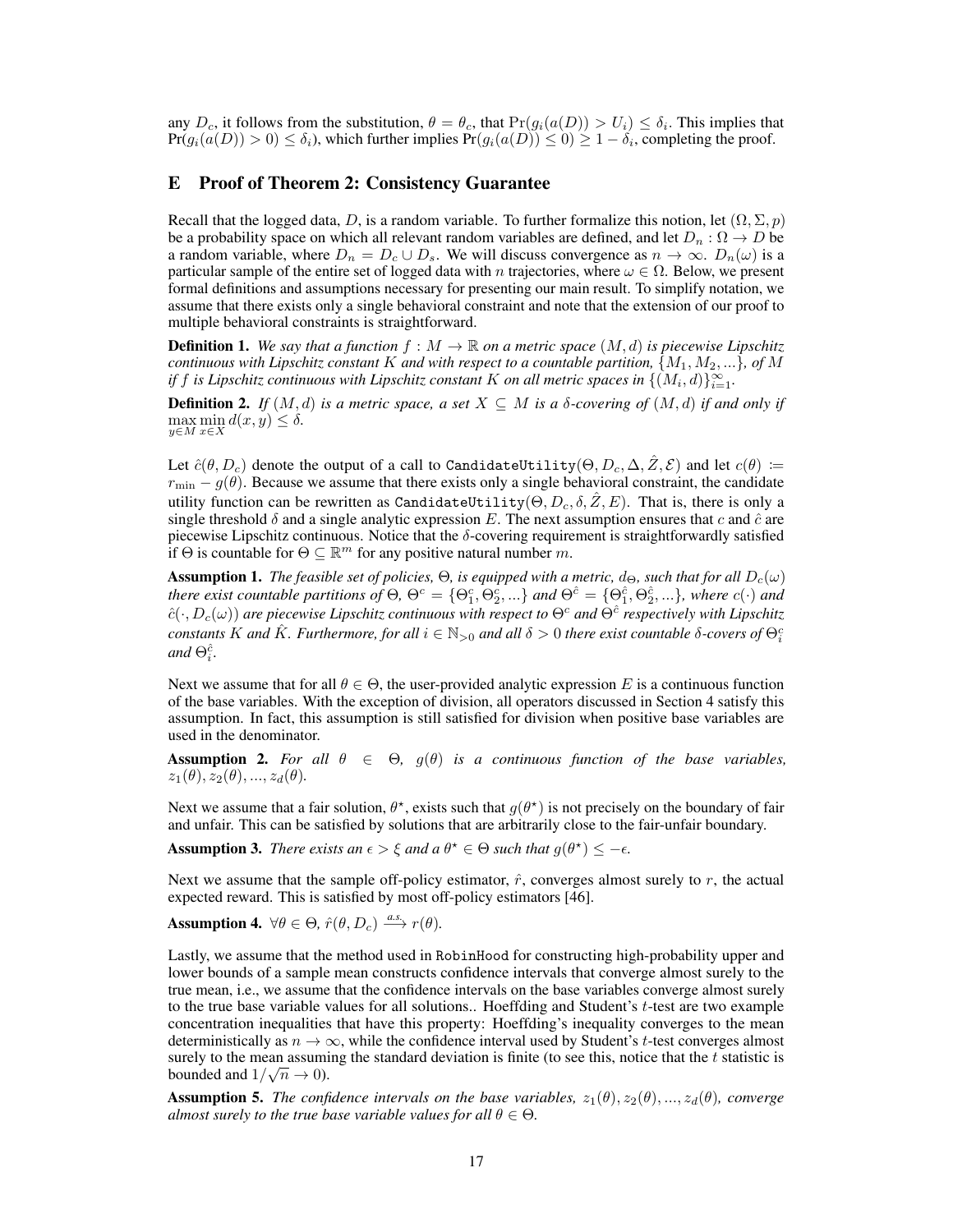We prove Theorem 2 by building up properties that culminate with the desired result, starting with a variant of the strong law of large numbers:

**Property 1** (Khintchine Strong Law of Large Numbers). Let  $\{X_t\}_{t=1}^{\infty}$  be independent and identi*cally distributed random variables. Then*  $(\frac{1}{n}\sum_{i=1}^{n}X_i)_{n=1}^{\infty}$  *is a sequence of random variables that converges almost surely to*  $\mathbf{E}[X_1]$ *, if*  $\mathbf{E}[X_1]$  *exists, i.e.,*  $\frac{1}{n} \sum_{i=1}^n X_i \xrightarrow{a.s.} \mathbf{E}[X_1]$ *.* 

 $\Box$ 

*Proof.* See Theorem 2.3.13 of Sen and Singer [42].

In this proof, we consider the set  $\overline{\Theta} \subseteq \Theta$ , which contains all solutions that are not safe, and some that are safe but fall beneath a certain threshold:  $\bar{\Theta} := \{ \theta \in \Theta : g(\theta) > -\xi/2 \}$ . At a high level, we will show that the probability that the candidate solution,  $\theta_c$ , viewed as a random variable that depends on the candidate data set  $D_c$ , satisfies  $\theta_c \notin \overline{\Theta}$  converges to one as  $n \to \infty$ , and then that the probability that  $\theta_c$  is returned also converges to one as  $n \to \infty$ .

First, consider the confidence intervals produced for each base variable,  $z_j$ . Let  $l_j(\theta, D_c)$  and  $u_j(\theta, D_c)$  be the upper and lower confidence intervals on  $z_j(\theta)$ , respectively.

**Property 2.** For all  $\theta \in \Theta$ ,  $l_j(\theta, D_c) \xrightarrow{a.s.} z_j(\theta)$  and  $u_j(\theta, D_c) \xrightarrow{a.s.} z_j(\theta)$ .

*Proof.* Concentration inequalities construct confidence intervals around the mean by starting with the sample mean of the unbiased estimates (in our case,  $\hat{z}(\theta, D_c)$ ) and then adding or subtracting a constant. While some concentration inequalities are naturally in this form, such as Hoeffding's inequality and Student's *t*-test, others can be restructured to produce this form. Thus, given Assumption 5,  $l_j(\theta, D_c)$  and  $u_j(\theta, D_c)$  can be be written as Average( $\hat{z}(\theta, D_c)$ ) +  $Z_n$ , where  $Z_n$  is a sequence of random variables that converges (almost surely) to zero. Since Average( $\hat{z}(\theta, D_c)$ )  $\xrightarrow{a.s.} z_j(\theta)$  by Property 1, we therefore have that both  $l_j(\theta, D_c) \xrightarrow{a.s.} z_j(\theta)$  and  $u_j(\theta, D_c) \xrightarrow{a.s.} z_j(\theta)$ .

Next, we are interested in showing that the upper bound,  $\hat{U}$ , returned by Algorithm 3 converges to  $g(\theta)$ . To clarify notation, here we write  $\hat{U}(\theta, D_c)$  to emphasize that  $\hat{U}$  depends on the solution,  $\theta$ , and the data, *Dc*, passed to the off-policy estimator.

**Property 3.** For all  $\theta \in \Theta$ ,  $\hat{U}(\theta, D_c) \stackrel{a.s.}{\longrightarrow} g(\theta)$ .

*Proof.* We have from Property 2 that the confidence intervals on the base variables converge almost surely to  $z_1(\theta), z_2(\theta), \ldots, z_d(\theta)$ . Furthermore, by Assumption 2 we have that  $g(\theta)$  is a continuous function of these base variables. Recall that  $\hat{U}(\theta, D_c)$  is the upper bound produced by pushing the confidence intervals on the base variables though the analytic expression for  $g(\theta)$ . Since  $g(\theta)$  is a continuous function of these base variables,  $\hat{U}(\theta, D_c)$  is a continuous function of the confidence intervals on the base variables. So, by the continuous mapping theorem [2],  $\hat{U}(\theta, D_c)$  converges almost surely to the value that it takes when applied to the converged values for the base variables, i.e.,  $q(\theta)$ .  $\Box$ 

Recall that we define  $\hat{c}(\theta, D_c)$  as the output of Algorithm 2, i.e., CandidateUtility( $\Theta, D_c, \delta, \hat{Z}, E$ ). Below, we show that given a fair solution  $\theta^*$  and data  $D_c$ ,  $\hat{c}(\theta^*, D_c)$  converges almost surely to  $r(\theta^*)$ , the expected reward of  $\theta^*$ .

**Property 4.**  $\hat{c}(\theta^*, D_c) \stackrel{a.s.}{\longrightarrow} r(\theta^*).$ 

*Proof.* By Property 3, we have that given Assumption 2,  $\hat{U}(\theta^*) \stackrel{\text{a.s.}}{\longrightarrow} g(\theta^*)$ . By Assumption 3, we have that  $g(\theta^*) \leq -\epsilon$ . Now, let

$$
A = \{ \omega \in \Omega : \lim_{n \to \infty} U(\theta^*, D_c(\omega)) = g(\theta^*) \}. \tag{2}
$$

Recall that  $\hat{U}(\theta^*, D_c) \xrightarrow{a.s.} g(\theta^*)$  means that  $Pr(\lim_{n\to\infty} \hat{U}(\theta^*, D_c) = g(\theta^*)) = 1$ . So  $\omega$  is in *A* almost surely, i.e.,  $Pr(\omega \in A) = 1$ . Consider any  $\omega \in A$ . From the definition of a limit and the previously established property that  $g(\theta^*) \leq -\epsilon$ , we have that there exists an  $n_0$  such that for all  $n \ge n_0$ , the candidate utility function, Algorithm 2, will return  $\hat{r}(\theta^*, D_c)$  (this avoids the discontinuity of the if statement in Algorithm 2 for values smaller than  $n_0$ ).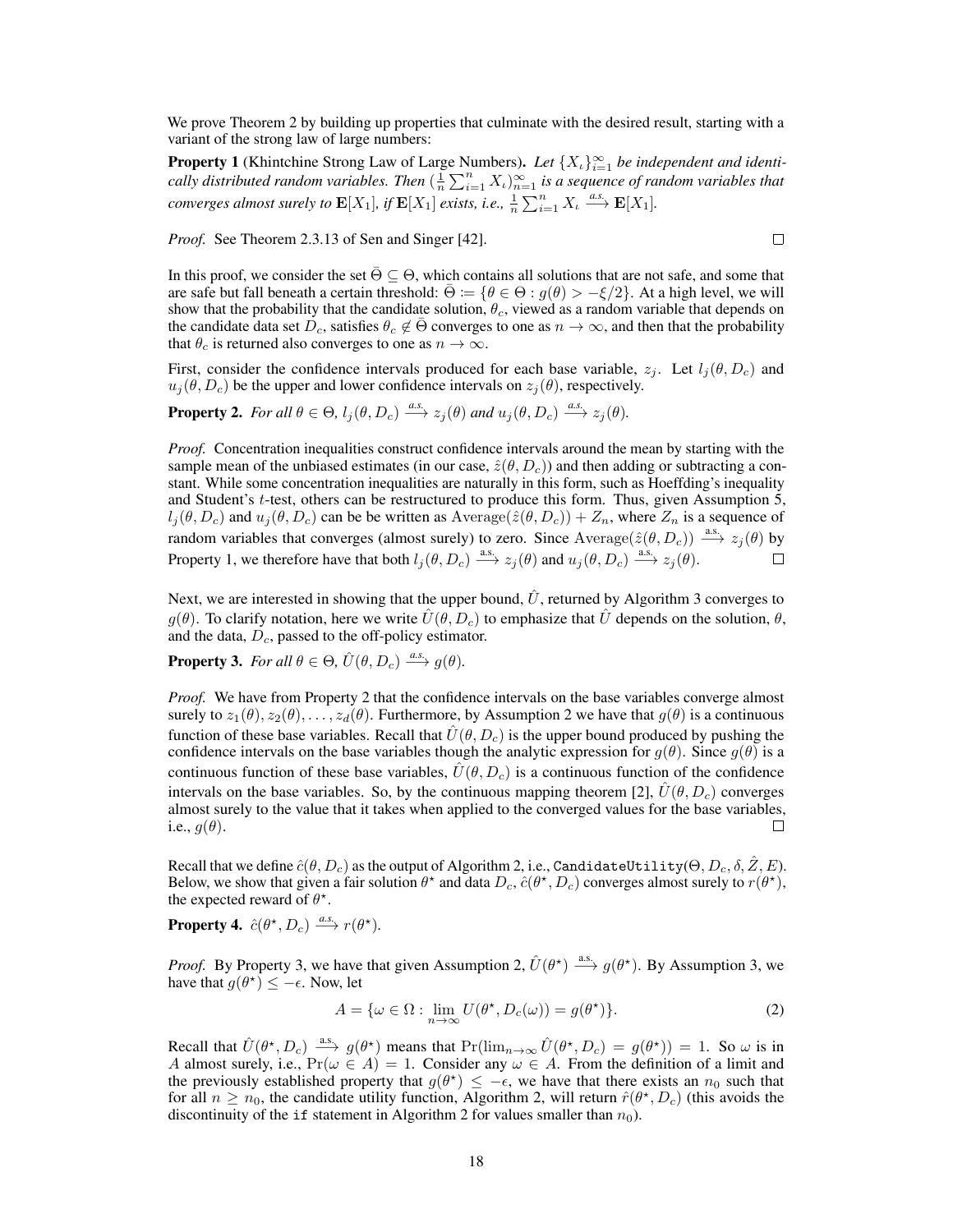Furthermore, we have from Assumption 4 that  $\hat{r}(\theta^*, D_c) \xrightarrow{a.s.} r(\theta^*)$ . Let

$$
B = \{ \omega \in \Omega : \lim_{n \to \infty} \hat{r}(\theta^*, D_c(\omega)) = r(\theta^*) \}.
$$
 (3)

From Assumption 4 we have that  $\omega$  is in *B* almost surely, i.e.,  $Pr(\omega \in B) = 1$ , and thus by the countable additivity of probability measures,  $Pr(\omega \in (A \cap B)) = 1$ .

Consider now any  $\omega \in (A \cap B)$ . We have that for sufficiently large *n*, Algorithm 2 will return  $\hat{r}(\theta^*, D_c)$  (since  $\omega \in A$ ), and further that  $\hat{r}(\theta^*, D_c) \to r(\theta^*)$  (since  $\omega \in B$ ). Thus, for all  $\omega \in A$  $(A \cap B)$ , the output of the candidate utility function converges to  $r(\theta^*)$ , i.e.,  $\hat{c}(\theta^*, D_c(\omega)) \to r(\theta^*)$ . Since  $Pr(\omega \in (A \cap B)) = 1$ , we conclude that  $\hat{c}(\theta^*, D_c(\omega)) \stackrel{\text{a.s.}}{\longrightarrow} r(\theta^*).$ 

We have now established that the candidate utility function converges almost surely to  $r(\theta^*)$  for the  $\theta^*$  assumed to exist in Assumption 3. We now establish a similar result for all  $\theta \in \overline{\Theta}$ —that the output of the candidate utility function converges almost surely to  $c(\theta)$  (recall that  $c(\theta)$  is defined as  $r_{\min} - g(\theta)$ ).

**Property 5.** For all  $\theta \in \bar{\Theta}$ ,  $\hat{c}(\theta, D_c) \stackrel{a.s.}{\longrightarrow} c(\theta)$ .

*Proof.* By Property 3, we have that  $\hat{U}(\theta, D_c) \stackrel{\text{a.s.}}{\longrightarrow} g(\theta)$ . If  $\theta \in \bar{\Theta}$ , then we have that  $g(\theta) > -\xi/2$ . We now change the definition of the set *A* from its definition in the previous property to a similar definition suited to this property. That is, let:

$$
A = \{ \omega \in \Omega : \lim_{n \to \infty} U(\theta, D_c(\omega)) = g(\theta) \}.
$$
 (4)

Recall that  $\hat{U}(\theta, D_c) \stackrel{\text{a.s.}}{\longrightarrow} g(\theta)$  means that  $Pr(\lim_{n\to\infty} \hat{U}(\theta, D_c) = g(\theta)) = 1$ . So,  $\omega$  is in *A* almost surely, i.e.,  $Pr(\omega \in A) = 1$ . Consider any  $\omega \in A$ . From the definition of a limit and the previously established property that  $g(\theta) > -\xi/2$ , we have that there exists an  $n_0$  such that for all  $n \geq n_0$  the candidate utility function will return  $r_{\min} - \sum_{i=1}^{k} \max\{0, \hat{U}_i\}$ . By the same argument,  $\hat{U}(\theta, D_c(\omega)) \to g(\theta)$ . So, for all  $\omega \in A$ , the output of the candidate utility function,  $\hat{c}(\theta, D_c(\omega)) \to$  $r_{\min} - g(\theta) - \xi$ , and since  $\Pr(\omega \in A) = 1$  we therefore conclude that  $\hat{c}(\theta, D_c(\omega)) \stackrel{\text{a.s.}}{\longrightarrow} c(\theta)$ .

By Property 5 and one of the common definitions of almost sure convergence,

$$
\forall \theta \in \bar{\Theta}, \forall \epsilon > 0, \Pr\Big(\lim_{n \to \infty} \inf \{ \omega \in \Omega : |\hat{c}(\theta, D_n(\omega)) - c(\theta)| < \epsilon \} \Big) = 1.
$$

Because  $\Theta$  is not countable, it is not immediately clear that all  $\theta \in \Theta$  converge simultaneously to their respective  $c(\theta)$ . We show next that this is the case due to our smoothness assumptions.

**Property 6.** 
$$
\forall \epsilon' > 0
$$
,  $\Pr\left(\lim_{n \to \infty} \inf \{\omega \in \Omega : \forall \theta \in \bar{\Theta}, |\hat{c}(\theta, D_c(\omega)) - c(\theta)| < \epsilon' \}\right) = 1.$ 

*Proof.* Let  $C(\delta)$  denote the union of all the points in the  $\delta$ -covers of the countable partitions of  $\Theta$ assumed to exist by Assumption 1. Since the partitions are countable and the  $\delta$ -covers for each region are assumed to be countable, we have that  $C(\delta)$  is countable for all  $\delta$ . Then for all  $\delta$ , we have convergence for all  $\theta \in C(\delta)$  simultaneously:

$$
\forall \delta > 0, \forall \epsilon > 0, \Pr\left(\lim_{n \to \infty} \inf \{\omega \in \Omega : \forall \theta \in C(\delta), |\hat{c}(\theta, D_c(\omega)) - c(\theta)| < \epsilon\}\right) = 1. \tag{5}
$$

Now, consider a  $\theta \notin C(\delta)$ . By Definition 2 and Assumption 1,  $\exists \theta' \in \bar{\Theta}_i^c$ ,  $d(\theta, \theta') \leq \delta$ . Moreover, because *c* and  $\hat{c}$  are Lipschitz continuous on  $\bar{\Theta}_i^c$  and  $\bar{\Theta}_i^c$  (by Assumption 1) respectively, we have that  $|c(\theta) - c(\theta')| \leq K\delta$  and  $|\hat{c}(\theta, D_c(\omega)) - \hat{c}(\theta', D_c(\omega))| \leq \hat{K}\delta$ . So,  $|\hat{c}(\theta, D_c(\omega)) - c(\theta)| \leq$  $|\hat{c}(\theta, D_c(\omega)) - c(\theta')| + K\delta \leq |\hat{c}(\theta', D_c(\omega)) - c(\theta')| + \delta(K + \hat{K})$ . This means that for all  $\delta > 0$ :

$$
(\forall \theta \in \mathbf{C}(\delta), |\hat{c}(\theta, D_c(\omega)) - c(\theta)| < \epsilon) \implies (\forall \theta \in \bar{\Theta}, |\hat{c}(\theta, D_c(\omega)) - c(\theta)| < \epsilon + \delta(K + \hat{K}).
$$

Substituting this into (5), we get:

$$
\forall \delta > 0, \forall \epsilon > 0, \Pr\Big(\lim_{n \to \infty} \inf \{ \omega \in \Omega : \forall \theta \in \bar{\Theta}, \ |\hat{c}(\theta,D_c(\omega)) - c(\theta)| < \epsilon + \delta(K + \hat{K}) \} \Big) = 1.
$$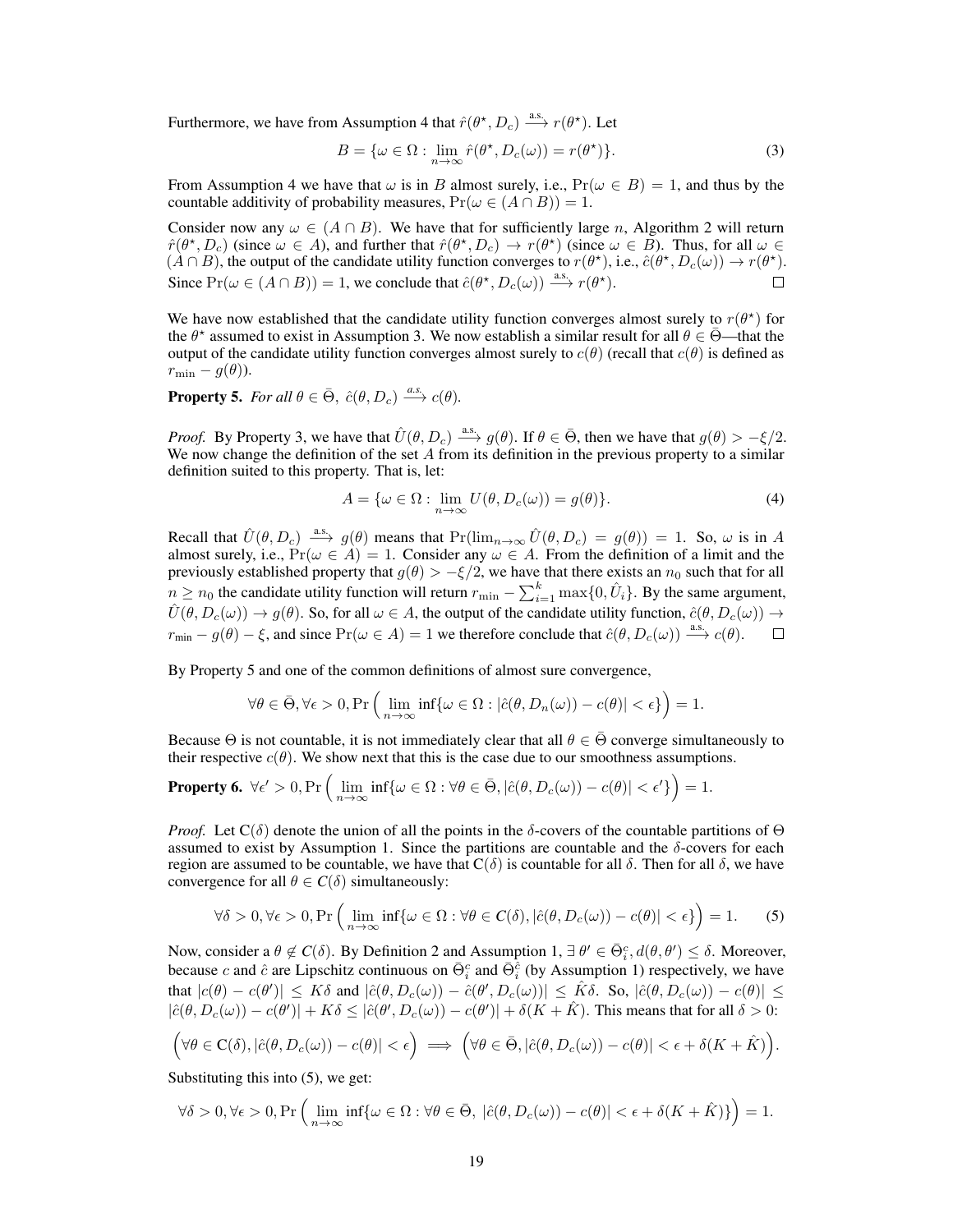Now, let  $\delta := \epsilon/(K + \hat{K})$  and  $\epsilon' = 2\epsilon$ . Thus, we have the following:

$$
\forall \epsilon' > 0, \Pr\left(\lim_{n \to \infty} \inf \{ \omega \in \Omega : \forall \theta \in \bar{\Theta}, |\hat{c}(\theta, D_c(\omega)) - c(\theta)| < \epsilon' \} \right) = 1.
$$

So, given the appropriate assumptions, for all  $\theta \in \bar{\Theta}$ , we have that  $\hat{c}(\theta, D_c(\omega)) \stackrel{\text{a.s.}}{\longrightarrow} c(\theta)$  and that  $\hat{c}(\theta^*, D_c(\omega)) \stackrel{\text{a.s.}}{\longrightarrow} r(\theta^*)$ . Due to the countable additivity property of probability measures and Property 6, we have the following:

$$
\Pr\left(\left[\forall\theta\in\bar{\Theta},\lim_{n\to\infty}\hat{c}(\theta,D_c(\omega))=c(\theta)\right],\ \left[\lim_{n\to\infty}\hat{c}(\theta^\star,D_c(\omega))=r(\theta^\star)\right]\right)=1,\tag{6}
$$

where Pr(*A, B*) denotes the joint probability of *A* and *B*.

Let *H* denote the set of  $\omega \in \Omega$  such that (6) is satisfied. Note that  $r_{\min}$  is defined as the value always less than  $r(\theta)$  for all  $\theta \in \Theta$ , and  $-g(\theta) \leq 0$  for all  $\theta \in \overline{\Theta}$ . So, for all  $\omega \in H$ , for sufficiently large *n*, the candidate utility function will not define  $\theta_c$  to be in  $\overline{\Theta}$ . Since  $\omega$  is in *H* almost surely  $(\Pr(\omega \in H) = 1)$ , we therefore have that  $\lim_{n \to \infty} \Pr(\theta_c \notin \overline{\Theta}) = 1$ .

The remaining challenge is to establish that, given  $\theta_c \notin \overline{\Theta}$ , the probability that the safety test returns NSF converges to zero as  $n \to \infty$ . By Property 3 (but using  $D_s$  in place of  $D_c$ ), we have that  $\hat{U}(\theta_c, D_s) \xrightarrow{a.s.} g(\theta_c)$ . Furthermore, we have that for all  $\omega \in H$ , there exists an  $n_0$  such that for all  $n \geq n_0, \theta_c \notin \Theta$ . From the definition of  $\Theta$ , this means that there exists an *n* such that for all  $n \geq n_0$ ,  $g(\overline{\theta}_c) < -\xi/2$ , at which point the safety test would return  $\theta_c$ . So, we have our desired result—the limit as  $n \to \infty$  of the probability that RobinHood returns a solution,  $\theta_c$ , is one, meaning the limit as  $n \to \infty$  of the probability that RobinHood returns NSF is zero.

## F Additional Experimental Details

This section provides pseudocode for the helper methods in RobinHood, details for the baselines, more details on our application domains, and a discussion of the results in our loan approval experiments.

#### F.1 Baseline Methods

Except for NaïveFairBandit, the baselines we compare to exist as repositories online and are linked below.

- Offset Tree [6]: https://github.com/david-cortes/contextualbandits
- *•* POEM [44]: http://www.cs.cornell.edu/ adith/POEM/
- Rawlsian Fair Machine Learning for Contextual Bandits [23]: An online contextual bandit algorithm which enforces *weakly meritocratic fairness* at every step of the learning process. We used the repository located at https://github.com/jtcho/FairMachineLearning for this experiment, but made changes to the original code. This was done to accurately reflect the original work in Joseph et al. [23]. Specifically, the repository code showed the bandit the reward for each action at every round, and this was instead changed to returning the reward for only the action chosen by the algorithm.
- *•* NaïveFairBandit does not employ a safety test, and therefore does not search for candidate solutions with inflated confidence intervals or return NSF. Pseudocode for NaïveFairBandit is located in Algorithm 7.

#### F.2 Tutoring Systems

User Study. We define a new mathematical operator called the \$ operator such that  $A\$ B =  $B \times [A/10]$ . In total, three tutorial versions are used in our experiments. The \$ operator is described in different ways in each of the three tutorials, as depicted in Figures F.1 through F.3. Tutorial 1 (Figure F.1) describes the \$ operator using code, and includes example problems. Tutorial 2 (Figure F.2 describes the \$ operator in a non-intuitive way, and uses fewer example problems.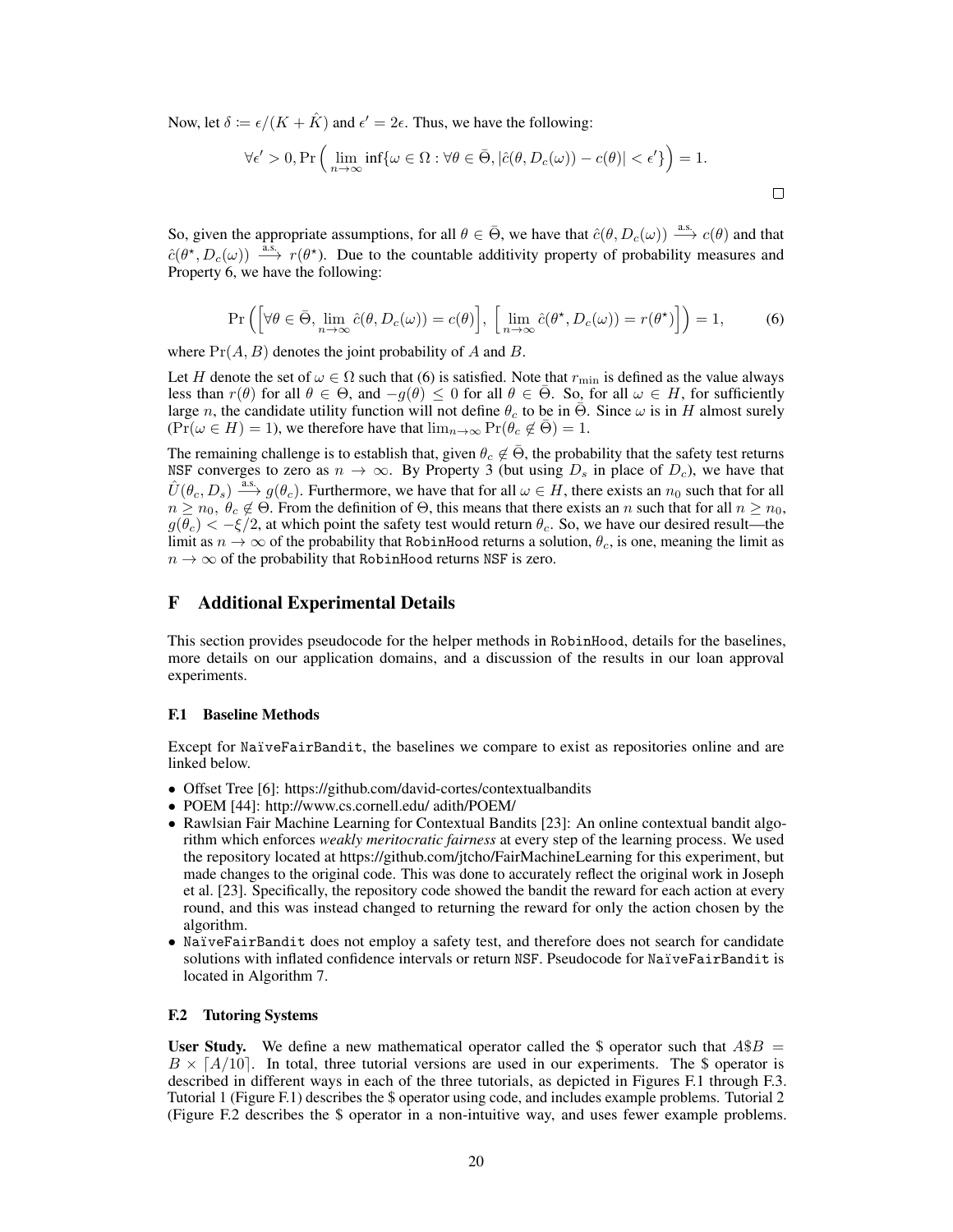1: **function** NAIVEFAIRBANDIT $(D, \Delta, \hat{Z}, \mathcal{E})$ <br>2:  $\theta_c = \arg \max$  NaiveCandidateValue 2:  $\theta_c = \argmax_{\theta \in \Omega} \text{NaiveC and}$ idateValue $(\theta, D, \Delta, \hat{Z}, \mathcal{E})$  $\theta \in \Theta$ 3: 4: **function** NAIVECANDIDATEVALUE $(\theta, D_c, \Delta, \hat{Z}, \mathcal{E})$ <br>5:  $[\hat{U}_1, ..., \hat{U}_k] =$  ComputeUpperBounds $(\theta, D_c, \Delta, \Delta)$  $[\hat{U}_1, ..., \hat{U}_k] = \text{ComputeUpperBounds}(\theta, D_c, \Delta, \hat{Z}, \mathcal{E}, \text{False})$ 6:  $r_{\min} = \min_{\theta' \in \Theta} \hat{r}(\theta', D_c)$ 7: **if**  $\hat{U}_i \leq 0$  for all  $i \in \{1, ..., k\}$  then return  $\hat{r}(\theta, D_c)$  else return  $r_{\min} - \sum_{i=1}^k \hat{V}_i$  $\sum_{i=1}^{n} \max\{0, \hat{U}_i\}$ 

Tutorial 1

```
What is the $ Operator?
Similar to addition and subtraction, the $ operator requires two numbers as input. It is
denoted by dollar (A, B) or A $ B, for integers A and B.
The equation for $ is below:
  int dollar (int A, int B) {
      float Y = 10;
     int C = \operatorname{ceil}(A/Y);
     return B*C;
  \overline{\mathbf{r}}
```
Figure F.1: Tutorial that defines the \$ operator using code.

Tutorial 3 (Figure F.3) responds differently to users based on their gender identification. Maleidentifying users were given the straightforward definition of the \$ operator, while female-identifying users were given an incorrect definition. The number of female-identified users in this data set is 1,403 and the number of male-identified users is 1,178. In the equal proportions experiment, two tutorials were used for a total of 1988 samples. In the skewed proportions experiment, three tutorials were used for a total of 2581 samples were used. The assessment shown to each user once they completed the provided tutorial consists of ten questions using the \$ operator, e.g., 16\$4. When computing importance weights, we re-scale female and male samples to simulate a similar data set containing 80% males and 20% females. Response format was fill-in-the-blank.

#### F.3 Loan Approval

Statistical Parity. In this experiment, we enforce statistical parity. A policy is considered fair in this case if its probability of approving male applicants is equal to its probability of approving female applicants. We use the Personal Status and Sex feature of each applicant to determine sex. Statistical parity can be encoded as the following constraint objective:

$$
g(\theta) := \left| \mathbf{E}[A|\mathbf{m}] - \mathbf{E}[A|\mathbf{f}] \right| - \epsilon,\tag{7}
$$

where  $A = 1$  if the corresponding applicant was granted a loan and  $A = 0$  otherwise. To satisfy this constraint objective, the absolute difference between the conditional expectations must be less than  $\epsilon$ with high probability.

Statistical Parity Experimental Results. We ran 50 trials for this experiment. We find that for larger training set sizes the estimated expected reward of solutions returned by RobinHood grows steadily more comparable to those returned by Offset Tree and NaïveFairBandit. Very quickly, we see that baselines begin to return solutions that are fair with respect to each constraint objective, indicating that solutions that optimize performance also are in line with the behavioral constraints. As can be seen in Figure F.4, RobinHood is able to find and return these solutions as well.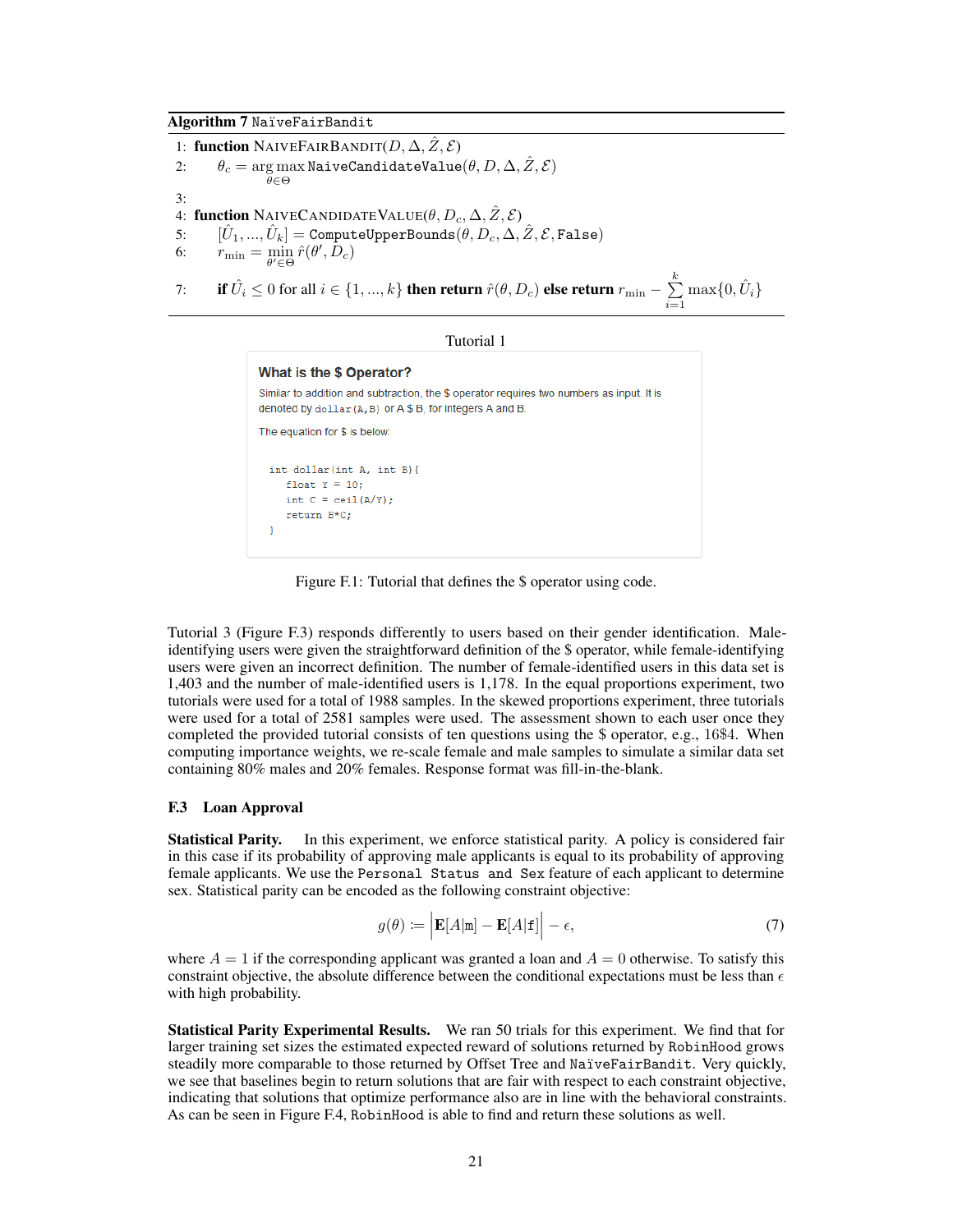#### Tutorial 2

#### What is the \$ Operator?

For this tutorial, we have invented the \$ operator. Similar to addition and subtraction, the \$ operator requires two numbers as input. It is denoted by A \$ B, for integers A and B.

A \$ B is equivalent to the expression:

 $B \times (Y + X)$ 

where Y is equivalent to  $\left\lceil \frac{A}{10} \right\rceil - 1$  if A is not divisible by 10 and Y is equivalent to  $\left\lceil \frac{A}{10} \right\rceil$ otherwise; [-] represents the ceiling operator; and X is equivalent to 0 if A is divisible by 10 and X is equivalent to 1 otherwise

Figure F.2: Tutorial that explains the \$ operator in a convoluted manner.



What is the \$ Operator?

The equation for A \$ B is below. You may want to write this down.

$$
A\$B=B\times \left\lceil \frac{A}{10} \right\rceil
$$

#### What is the \$ Operator?

Similar to addition and subtraction, the \$ operator requires two numbers as input. It is denoted by A \$ B, for integers A and B.

The equation for A \$ B is as follows

$$
A\$B=B-\left\lceil\frac{A}{10}\right\rceil
$$

Figure F.3: Biased tutorial that provides incorrect information to female-identifying users.

Comparison to Online Fairness Methods. Because most existing work on fairness for bandits considers the online setting, we performed an additional experiment to evaluate how RobinHood performs in comparison to these baselines. In particular, we compare RobinHood to the framework discussed by Joseph et al. [23], called Rawlsian Fair Machine Learning. This framework considers the contextual bandit setting in a slightly different way, where contexts are actions from which to choose. Importantly, we note that this experiment is not entirely fair, as RobinHood is formulated for the offline bandit setting. Nonetheless, the results of this experiment provide a rudimentary analysis of how our method might perform if used in this setting.

To compare our method, which learns using a batch of data, to baselines that make decisions online, we use the following procedure. First, we assume that the problem definition provides a reward function,  $r : (\mathcal{X} \times \mathcal{A}) \to \mathbb{R}$ , which determines the value of taking each action given a particular context. In our experiment, we obtain *r* by training a Gaussian process regression model to predict *R* given  $(X, A)$ , using the data from the loan approval experiment. Importantly, because this experiment uses a simulator, which only roughly approximates the processes that generated the loan approval dataset, we expect the results to differ from those that were obtained in the offline loan approval experiments. Given *r*, we train RobinHood as in offline experiments, with the exception that reward is computed dynamically using *r* instead of being estimated using importance sampling. To train the online baseline algorithms, we allow them to iteratively learn over each context in the training data set in random order. As a result, despite the fact that RobinHood learns in batch while the baselines learn iteratively, our training procedure ensures that all models are trained on the same amount of data, and using the same set of contexts and reward function, *r*. Once the algorithms are trained, their parameters are fixed and they are evaluated on the remaining testing data. As in the offline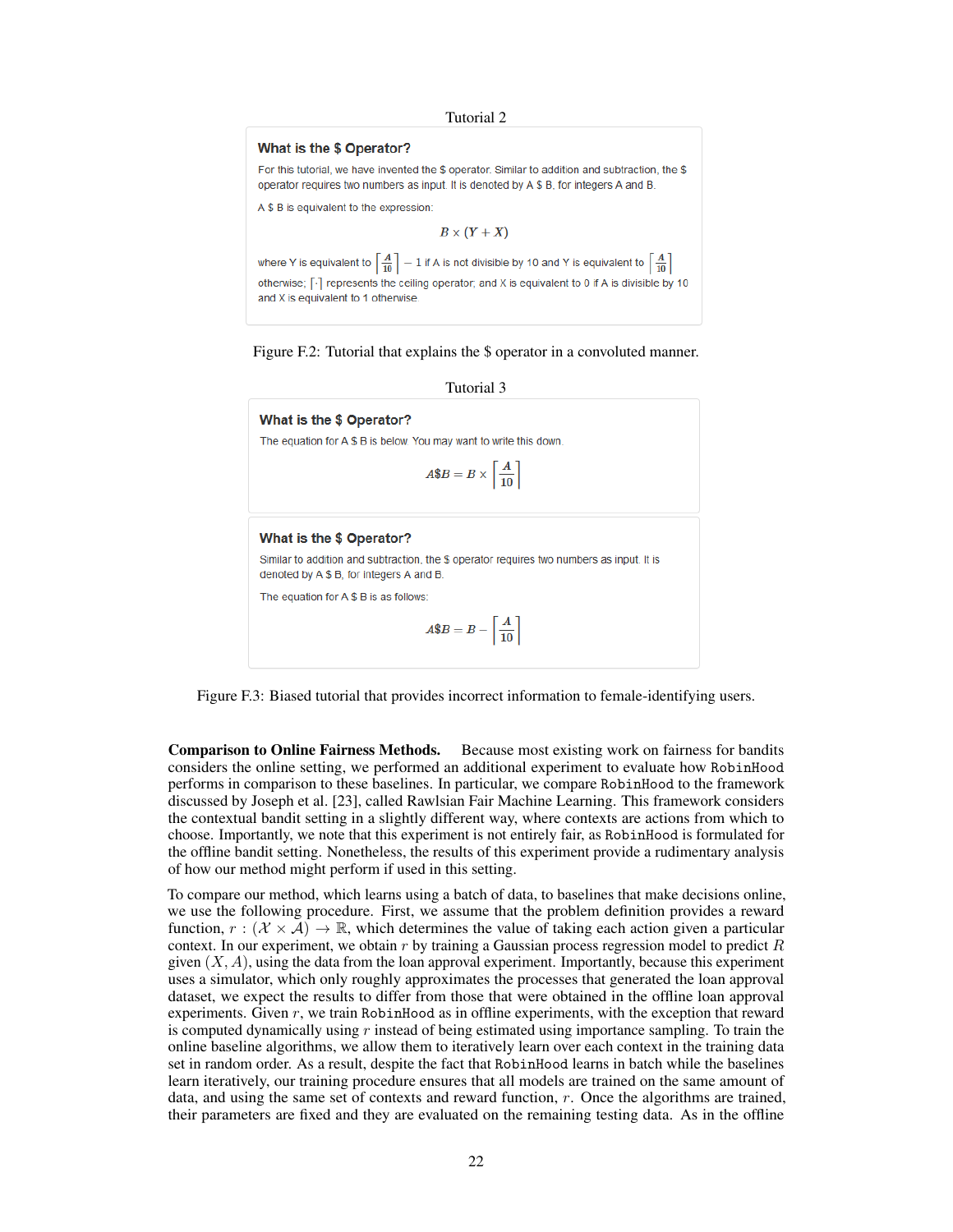

Figure F.4: Enforcing statistical parity in the Loan Approval domain ( $\epsilon = 0.23$ ).



Figure F.5: Comparison to online methods for loan approval using disparate impact ( $\epsilon = -0.8$ ).

experiments, we report evaluation statistics averaged over several randomized trials, where each trial uses 40% of the data for training and 60% for testing.

Figure F.5 shows the results of this experiment, which we averaged over 50 trials. Similar to our other results, RobinHood maintains an acceptable failure rate (5% in this experiment), and returns solutions other than NSF given a reasonable amount of data.

## G Example Base Variable Without Unbiased Estimator

In Section 4 we mentioned that there may be some base variables that the user wants to use when defining fairness that do not have unbiased estimators (e.g., standard deviation). For example, say the user wanted to define a base variable to be the largest possible expected reward for any policy with parameters  $\theta$  in some set  $\Theta$ , i.e.,  $\max_{\theta \in \Theta} r(\theta)$ . That is, this base variable is:  $z(\theta) = \max_{\theta' \in \Theta} r(\theta')$ . Note that because this quantity does not depend on the solution being evaluated,  $\theta$ , we denote it as  $z$ instead of  $z(\theta)$ . This base variable is important in the context of this paper because it can be a useful component in definitions of fairness.

Consider an example application where each context corresponds to a person, actions correspond to deciding which tutorial on consumer economics to give to a person, and the reward is the person's fiscal savings during the following year. In this case, we might desire a system that is fair with respect to people from different locations, say Maryland and Mississippi. Since the mean income in Maryland in 2015 was \$75*,*847, while the mean income in Mississippi in 2015 was only \$40*,*593, it would not be reasonable to require the bandit algorithm to ensure that it selects actions in a way that ensures the expected return for people in both states is similar (the expected yearly income). That is, a tutoring system on resource economics could not be expected to remedy the income disparity between these two states.

Rather than compare the expected rewards for people in each state, it would be more reasonable to compare how far the expected reward is from the best possible expected reward for people in each state. This allows for behavioral constraints that require the expected yearly income (expected return) for people in each state to be within \$500 of the maximum possible expected income when considering the impact of different policies (tutoring systems). Alternatively, one might require the expected yearly income to be within 10% of the best possible (our of all of the tutoring systems considered) for people in each state. To use these definitions of fairness, we might desire a base variable that is equal to the maximum possible expected reward for people of a particular type. The base variable that we present here shows how this can be achieved (although we present the variable without conditioning on a person's type, this extension is straightforward).